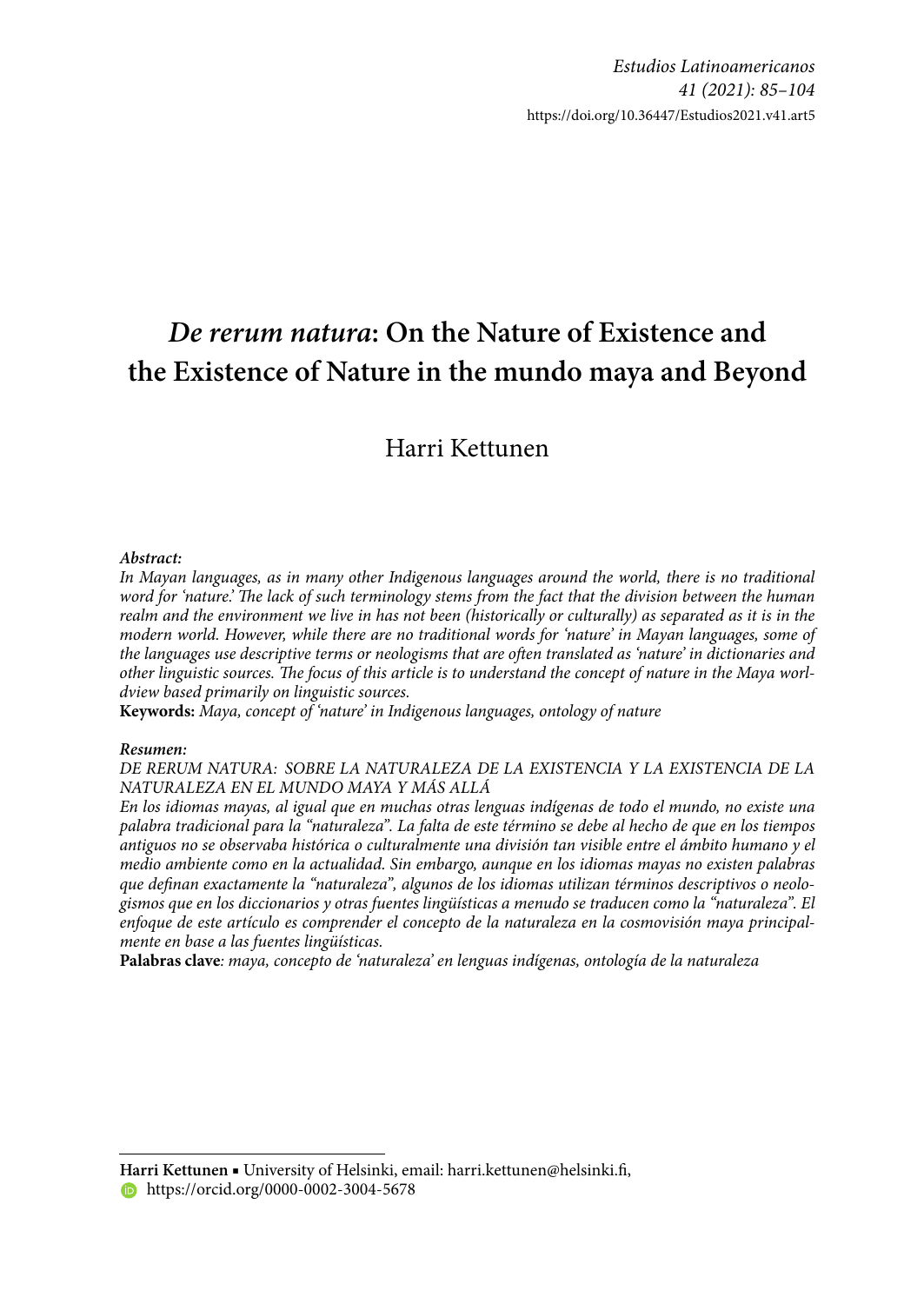# **Introduction**

In Mayan languages, as in many other Indigenous languages around the world, there is no traditional word for 'nature.' The lack of such terminology stems from the fact that the division between human beings and the environment we live in – and the division between populated and unpopulated areas – has not been (historically or culturally) as separated as it is in the modern world $^1$ . However, while there are no traditional words for 'nature' in Mayan languages, some of the languages use descriptive terms or neologisms that are often translated as 'nature' (or related terms) in dictionaries and other linguistic sources. These include K'iche' *uwach uleew* ("face of the earth") for 'nature' and Jakaltek *stx'otx'alq'inal* for 'biotope' (from stx'otx'al, 'earth of' and *q'inal*, 'life'). The main focus of this article is to understand the concept of *nature* in the Maya worldview based primarily on linguistic sources. Besides the Maya area, the article explores the concept of *nature* – and its personified and gender-specific manifestations – in other cultures and languages around the world for comparative purposes. The title of the article invokes Lucretius's didactic poem *De rerum natura* as well as McTaggart's *The Nature of Existence* and seeks to see whether Western concepts can be used to describe non-Western ideas, concepts, and beliefs.

### **The linguistics of nature in the Maya area**

While a few Mayan languages have constructed terms (mostly neologisms; see below) that are translated as 'nature' (*naturaleza* in Spanish) in dictionaries, most Mayan languages operate with descriptive terms, such as "face of the earth," or use the dichotomy *town* vs. *forest* (see below). In Mayan languages there are a number of terms for 'earth' that are used when forming the concept "face of the earth." One of them, *kab*, can be reconstructed all the way back to Proto-Mayan (Kaufman 2003:414, 2017:95), although the term is restricted to Yukatekan languages today as a reference to 'earth' (Yukatek *kàab* 'land, world' [Bricker et al. 1998:118], Itza' *kab* 'world' [only in derived words, compounds, or fixed phrases] [Hofling and Tesucún 1997:332], and Mopan *kab* 'world' [Hofling 2011:227]), while in other languages it has either gone through a semantic shift – or it only appears in restricted compounds – as in Tzotzil *chob* 'milpa' (Delgaty 1964:14), and various terms for 'earthquake,' including Tzeltal *liki chab* (Kaufman 2003:414), K'iche' *kabraqän* (ALMG 2004a:63), and the reconstructed Greater Q'anjobalan \**kix kab* (Kaufman 2003:414) and Greater Mamean \**kab(-la) junab* (Kaufman 2003:414).

Another term for 'earth, land,' common in Lowland Mayan languages (Yukatekan and Greater Tzeltalan), along with Chuj and Tojolabal, is Greater Lowland \*luɁm (Kaufman 2003:384) and its descendant forms: Yukatek *lúɁum* (Bricker et al. 1998:175), Itza' and Mopan *lu?um* (Hofling and Tesucún 1997:426; Hofling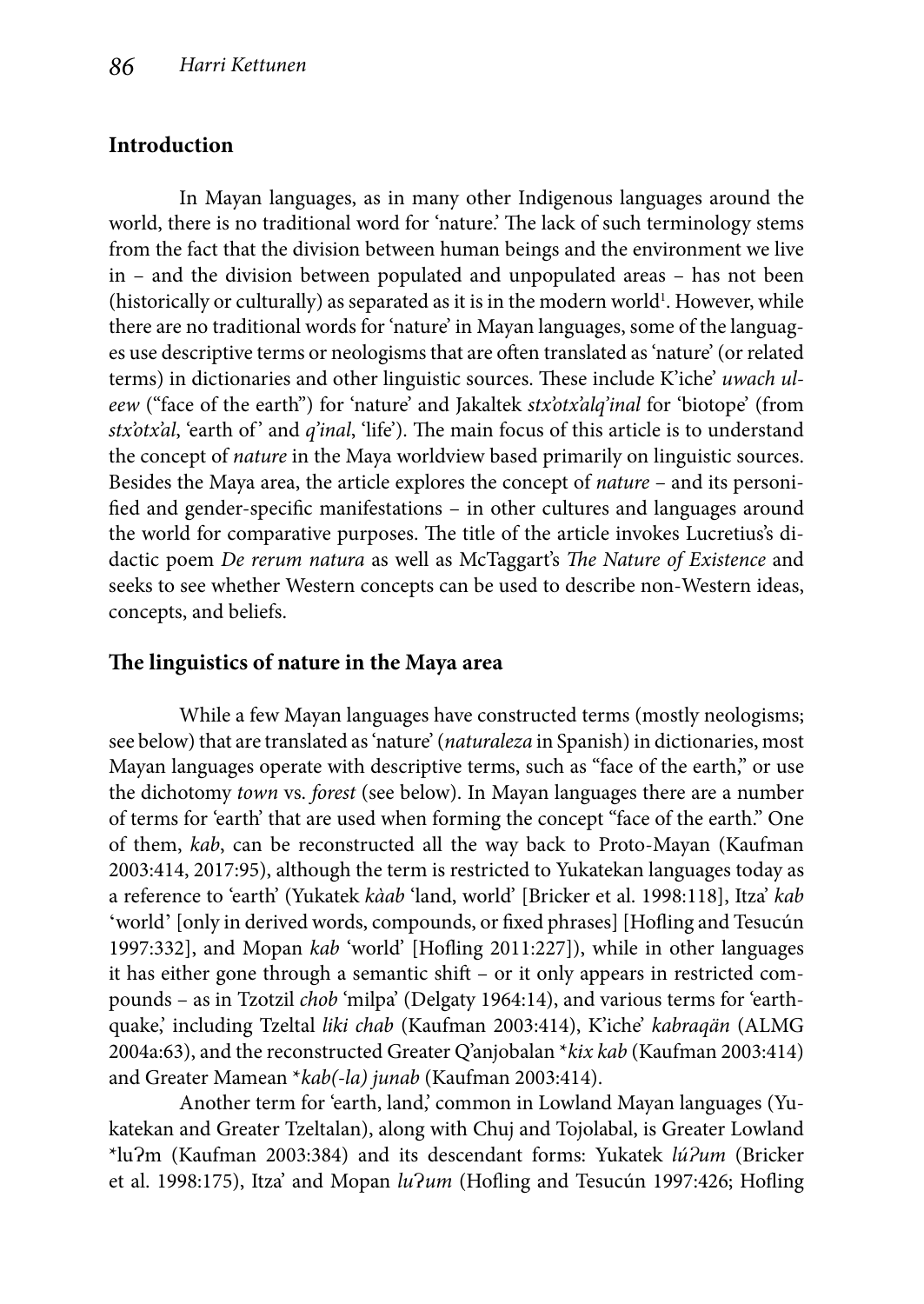2011:295), Lacandon  $ru^2m$  (Hofling 2014), Ch'orti'  $rum$  (Hull 2016:351), Ch'ol, Tzeltal, and Tzotzil *lum* (Aulie and Aulie 1978:75; Slocum 1953:37; Hurley and Ruíz 1986:79), as well as Chuj and Tojolabal *lu?um* (ALMG 2003e:60; Jackson and Supple 1952:40). Furthermore, K'iche'an languages have a term for 'earth, land,' deriving from Greater K'iche'an \*uleew (Kaufman 2003:416), with descendant terms, such as Uspantek *uleew* (Vicente Méndez 2007:283), K'iche' *ulew* ~ *uleew* (ALMG 2004a:130), Tzutujil and Sakapultek *uleew* (Cruz Ajcac et al. 2014; ALMG 2001c:98), and Kaqchikel and Sipakapa *ulew* (Ruyán Canú et al. 1991:228; ALMG 2001d:98).

Besides the aforementioned terms, Eastern Mayan languages – along with the languages in the Huehuetenango diffusion zone belonging to the Q'anjobalan branch – have terms for 'earth' that derive from Eastern Mayan \*ch'o?ch' (Kaufman 2003:414). Th ese include *tx'otx'* in Mam (ALMG 2003a:146, 2010:515), Tektitek (ALMG 2003d:75), and Awakatek (ALMG 2001a:88), *ch'och'* in Q'eqchi' (ALMG 2004b:75), and (in the Q'anjobalan branch) *tx'otx'* in Q'anjobal (ALMG 2003b:143) and Jakaltek (Ramírez Pérez 1996:281), and *tx'ootx'* in Akatek (Andrés et al. 1996:187). Lastly, Poqomam (ALMG 2003c:14; McArthur and McArthur 1995:1) and Poqomchi' (Dobbels 2003:30) have *ak'al* for 'earth'.

In Central Mayan languages, there is a shared concept of "face of the earth" that can be translated as 'soil,' 'earth,' or 'world' (and 'nature' as we will see later) depending on the language and context. These include Ch'ol *panumil* (Becerra 1937:25) or *pañimil* (Aulie and Aulie 1978:91-92), from *pan-lum-il*, "above / on.top. of / front / surface / forehead-earth" (Hopkins et al. 2011:173-174), Tzotzil *balumil*, as well as *banamil*, *banomil*, and *banumil*, depending on the dialect (Hurley and Ruíz 1986:18), from *ba-lum-il*, "above/on.top.of-earth," Tzeltal *balumilal* ~ *bahlumilal* (Slocum 1953:6; Kaufman 2003:417), Mopan *yok'ol-kab* (Ulrich & Ulrich 1976:253; Hofling 2011:479) and Yucatec 'ok'ol kaab (Bricker at al. 1998:16), Ixil vatz tx'ava? (Kaufman 2003:417), K'iche' (ALMG 2004a:135), Sakapultek<sup>2</sup> (Vásquez Aceituno 2007:434), and Uspantek (Vicente Mé ndez 2007:289) *wach uleew*, Tz'utujil *rwachɁuleep* ~ *ruwachɁuleew* (Pé rez Mendoza and Herná ndez Mendoza 1996:372; Kaufman 2003:418), Kaqchikel *ruwach?ulew* (Ruyán Canú et al. 1991:207), Poqomam *naah ak'al* and *wach ak'al* (ALMG 2003c:108), Q'anjobal *sat tx'otx'* (ALMG 2003b:125), and Mam *twitz tx'otx'* (Kaufman 2003:418). Mam (ALMG 2003a:137) has also *twitz q'ijlal* for 'world, life, nature.'

In addition, besides being translated as 'world,' the K'iche' term *uwach uleew* is translated as 'nature' (Sp. *naturaleza*) in the K'iche' dictionary with neologisms (ALMG 2003f:52). Similarly, Sipakapa (ALMG 2001d:79) has *rwoch uleew* for 'ecosystem, nature' (as in *Ri qchak are' ri xtqchjaj ri rwoch uleew* or "Our task is to care for the ecosystem"). The aforementioned K'iche' dictionary (ALMG 2003f:40-41) has also terms for 'flora' (*urexal uwachulew* [3SE-green-ABSTR-3SE-face-earth] or "the green of the face of the earth") and 'fauna' (*rawajil uwachulew* or "the animals of the face of the earth"). Likewise, Jakaltek (ALMG 2001f) has neologisms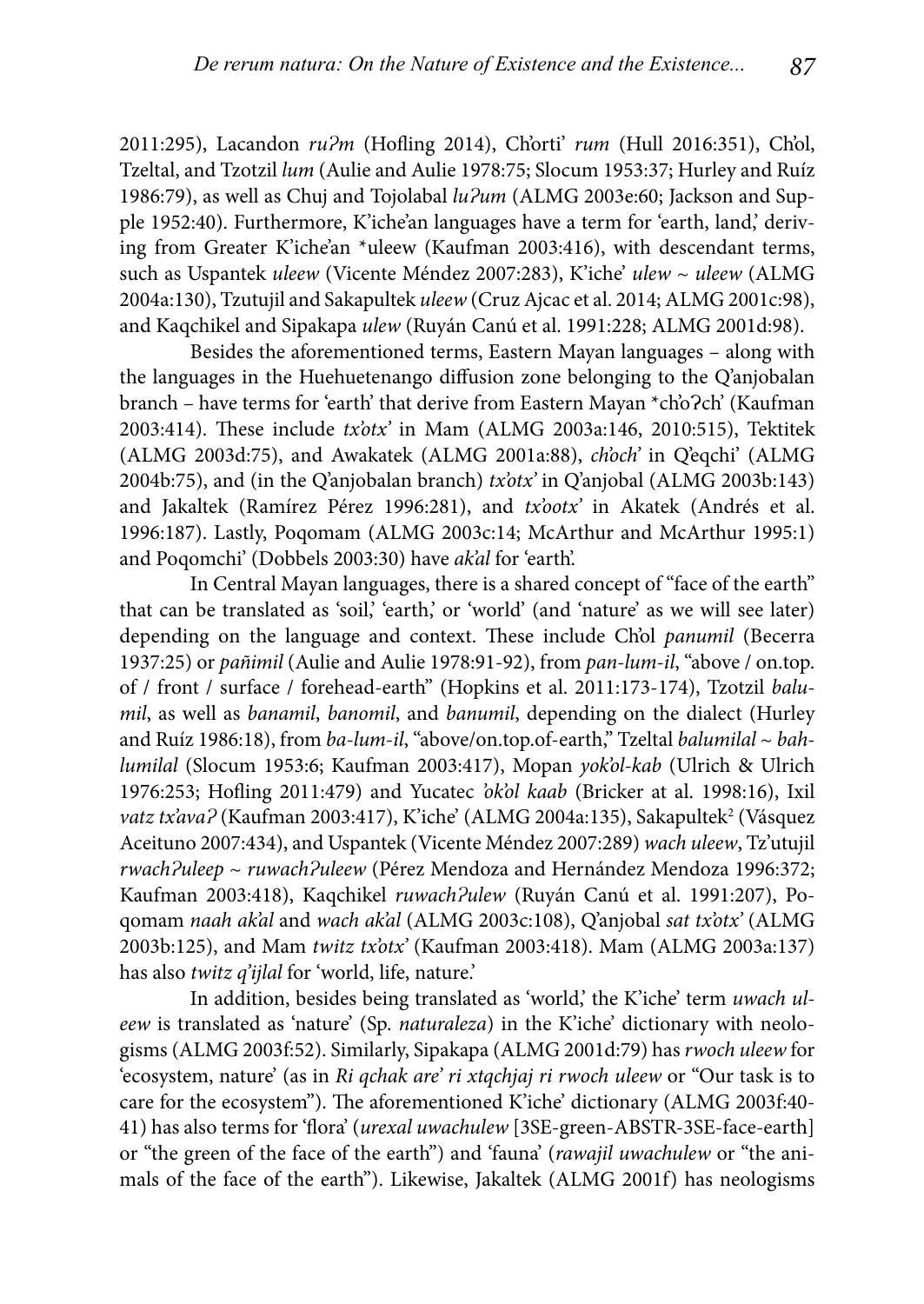related to the concept of 'nature.' These include *stx'otx'alq'inal* for 'biotope' (from *stx'otx'al*, 'earth of ' and *q'inal*, 'life'), as well as *ehobal tx'otx'* for 'biosphere' (from *ehoj* [root of the verb 'to be'], *-bal* [locative suffix], and *tx'otx'*, 'earth'). Terms for larger concepts include Achi term *kajuleew* for universe (ALMG 2001g:136), from *kaaj* 'sky' and *uleew* 'earth,' as well as Poqomchi' *taxaaj ak'al* for 'world, universe, sky, and earth' (Dobbels 2003:654), i.e., literally "sky-earth," reminiscent of Finnish *maailma* ('world, earth, universe'), literally "earth-air."

Besides these, Popol Vuh (Christenson 2003:48) uses merismus where two terms or concepts form a new concept. These include "sky-[and]-earth" as "creation as a whole," "mountain-[and]-valley" as "the face of the earth as a whole" and "deer- [and]-birds" as "all wild animals" versus "dogs-[and]-turkeys" as "all domesticated animals." The last two pairs seem to reflect the opposition of wilderness and human habitation. Furthermore, the *juyub' taq'aj*, or "mountains+valleys" parallels Chuj witz 'ak'lik, or literally "mountain+plains/valleys," referring to the earth in general and glossed as "The Earth Lord, the spirit of the mountain" by Hopkins (2012:6, 383). The lines in Popol Vuh (Christenson 2004:15) are as follows:

| Ronojel kaj,                                           | All sky,               | $(lines 64-65)$   |
|--------------------------------------------------------|------------------------|-------------------|
| Ulew.                                                  | Earth.                 |                   |
| "sky-earth" = "creation as a whole"                    |                        |                   |
| Juyub'                                                 | Mountains,             | $(lines 240-241)$ |
| Tag'aj.                                                | Valleys.               |                   |
| "mountain-valley" = "the face of the earth as a whole" |                        |                   |
| Ri kiej,                                               | The deer.              | $(lines 338-390)$ |
| Tz'ikin.                                               | Birds.                 |                   |
| "deer-birds" = "all wild animals"                      |                        |                   |
| Ix chi k'ut.                                           | You now therefore,     | $(lines 746-749)$ |
| Xkixqati' chik,"                                       | We will eat you now,   |                   |
| Xcha' ri ki tz'i',                                     | Said the their dogs,   |                   |
| Kak' chikech.                                          | Their turkeys to them. |                   |
| "dogs-turkeys" = "all domesticated animals"            |                        |                   |

All in all, Mayan languages either lack a specific term for 'nature' or it is constructed by using semantically related terms. A dictionary search of 29 Mayan languages produced only a few direct translations of Spanish 'naturaleza' ('nature'). These include, besides the neologisms mentioned above, only one direct translation (gloss) of 'nature': Awakatek *wisqiil* (ALMG 2001a:101). Besides the terms mentioned above, Mayan languages make the difference between inhabited areas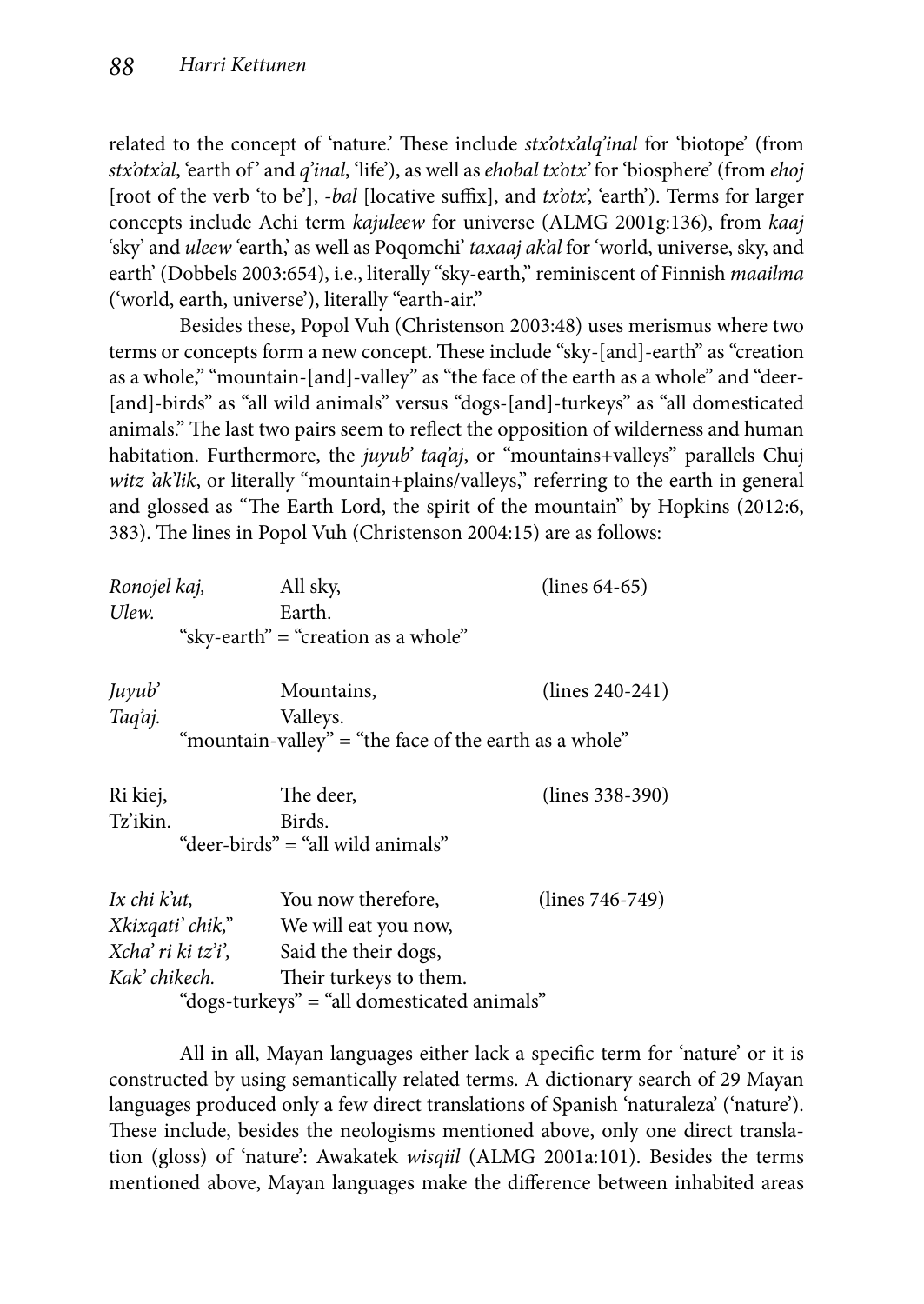(such as a village) and the wilderness (usually a forest or '*montaña*/*monte*,' i.e., literally 'mountain, hill' but more commonly 'bush, wilderness'). These include Yukatek *k'áax* 'forest' vs. *kàah* 'town' (Bricker et al. 1998:120, 148), Lacandon *k*'*áax* 'forest' vs. *kajar* 'town' (Hofling 2014:205), Itza' *k'aax* 'forest' vs. *kaj* 'town' (ALMG 2001b:37, 42; Hofling and Tesucún 1997:333, 387), and Mopan *che'il* 'wild, uncivilized' vs. *kaj* 'town' (Hofling 2011:151) in the Yukatekan branch; Ch'ol te?el 'forest, jungle' (Hopkins et al. 2011:218), Chontal *teɁeɁ* 'forest, jungle' (Keller and Luciano 1997:235), Ch'orti' ajk'opot<sup>3</sup> 'wild, of the forest' and *nuk-te?* ("large-tree") 'hills, forest in the mountains' (Hull 2016:35, 307), Tzeltal *tePeltik* 'forest' (Slocum 1953:75), and Tzotzil *jabnaltik* and *mol te?tik* 'forest, mountains,' literally "old forest" (Hurley and Ruíz 1986:57, 84)<sup>4</sup> in the Greater Tzeltalan languages; Chuj *yax lu?um* 'virgin forest, rain forest' (Hopkins 2012:408), literally "green-earth," and Akatek *xol(aj) teɁ(laj)* "in the forest" (Andrés et al. 1996:221) in the Greater Q'anjobalan languages; Mam and Tektitek *tzeɁ* (ALMG 2003a, 2003d) and Awakatek *tx'ok'been* (ALMG 2001a:88) 'forest' in the Greater Mamean languages; K'iche' *k'icheɁlaj* (ALMG 2004a:63), Achi *k'acheɁlaaj* (ALMG 2001e:55), Kaqchikel *k'ichelaj* (ALMG 2011:53), Poqomam *k'icheeɁ* (ALMG 2003c:97), Poqomchi' *ch'ahn* (Dobbels 2003:123), and Q'eqchi' *k'iche'* (Stoll 1896, Part 2; ALMG 2004b:113) 'forest, *montaña*' in the Greater K'iche'an languages, along with Wastek *teɁlom* 'forest' (Larsen 1955:88).

The Mayan terms also reflect a more general Mesoamerican idea of uninhabited areas as 'forest,' 'wilderness,' or *monte* (i.e., 'wilderness, uncultivated land') as in Nahuatl *cuauhtlah* (*kwawtlah*) and *cuauhyoh* (*kwɑwyoh*) (Karttunen 1983:64), Amuzgo *jndëë* (Stewart and Stewart 2000:72), Mixe (of San Juan Colorado) <cuhu> (*kùɁù*) (Stark et al. 1986:11), Otomi (of San André s Cuexcontitlá n) *xanthi* (/*ʃ*ănth*ɨ*/) (Lastra de Suá rez 1989:143), and Xinka *kraw'a ~ graw'a* (Rogers 2010:369, n.d.a:4, n.d.b.:17), to name a few. The semantics of nature-related terminology can also be geographically motivated. While the aforementioned terms refer either to the wilderness in general – or foresty areas in particular – terms in other languages reflect the surrounding environment in a different manner: e.g., in Seri (Komkaak), a language isolate in Sonora, Mexico (outside Mesoamerica proper), wilderness is associated with a desert, as in <heecot> (/ $2\alpha$ :kot/), which is glossed as "monte, vegetación [desert area]" in Moser and Marlett (1998:17)<sup>5</sup>.

#### The concept of 'nature' in the European linguistic landscape

As regards the terms for 'nature' in other languages around the world, the concepts and their etymologies are as varied as the languages. However, some interesting patterns that can be observed. Some are due to lexical borrowings, some attributable to linguistic areas (sprachbunds, diffusion areas), and some to common human concepts of the surrounding environment. Moreover, it is difficult to assess how culture affects people's ideas of nature - and how the terminology (or the lack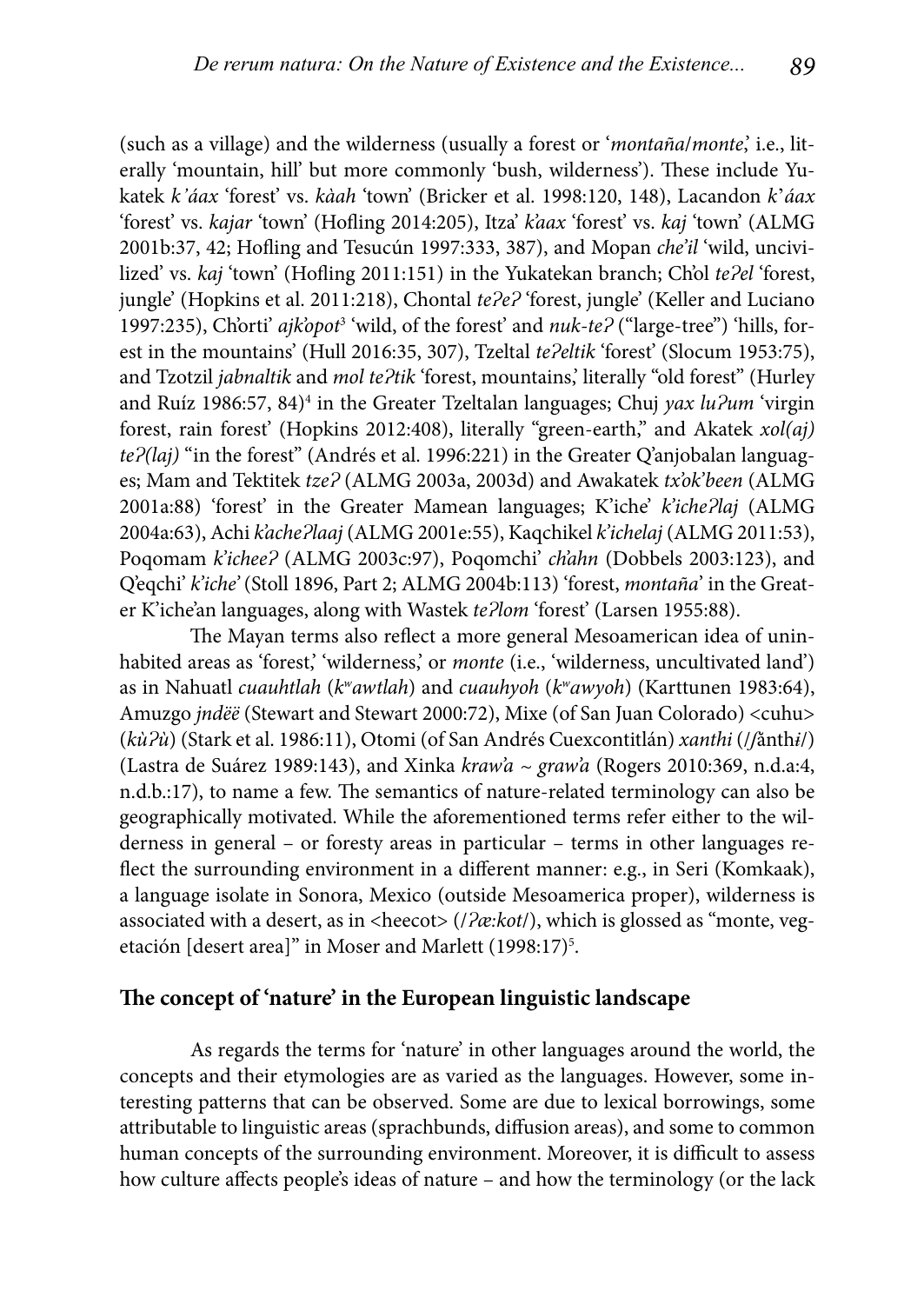of it) related to nature affects how the speakers of a given language perceive the natural environment around them. Evidently, each individual has a different relationship with nature<sup>6</sup>, but culture and society also affect it, and the terminology related to nature shapes how people perceive it and talk about it. The semantic field of the English word 'nature' includes terms such as *natural*, *innate*, *raw*, *uncontrolled*, *wild*, *primitive*, *free*, *untouched*, and *uncultivated*. However, when we look at the etymology of the word, a somewhat different semantic scope arises. The Latin term *nātūra*, from which the English term 'nature' derives from (along with more than half of the terms for 'nature' in all European languages), translates as *birth*, *character, quality*, *essence, substance*, *element*, *disposition*, *inclination*, *temperament*, *the natural world*, *the universe*, and *male organ*, all deriving from *nātūrus*, future active participle of *nāscor* ~ *gnāscor* ("to be born"), and ultimately from Proto-Indo-European \*genh<sub>1</sub>-"beget a child, to give birth, be born" (Lewis and Short 1879:1189-1190; Mallory and Adams 2009:474; Streng 1933:481-482).

While the Germanic and Romance languages (along with Albanian, Irish, Scots Gaelic, Welsh, and Polish, as well as the non-Indo-European Basque and Maltese) have a Latin-based term for 'nature,' most Slavic languages derive their term from Proto-Slavic \*rodìti. Interestingly, however, the term is synonymous, or near- synonymous to the etymology of the term 'nature,' with the meaning "to give birth, bear (fruit)" – itself from Proto-Balto-Slavic \*radei- or \*radi-, a cognate with Latvian *radît*, "to give birth to, to create" (Derksen 2008:437, 2015:177). Similarly, Lithuanian *gamtà*, 'nature,' derives from Proto-Baltic \*gim̃-, itself from Proto-Indo-European  $*g$ <sup>w</sup>em-, with the meaning "to come," and also "to come out into the world," i.e., "to be born," and etymologically the same as the English verb 'to come,' and, e.g., Spanish *venir* (Mallory and Adams 2009:394-396). Semantically associated, although with a distinct etymology, is the Greek term for 'nature,' φύση (*fýsi*), derived from Ancient Greek φύσις (*phýsis*, /pʰýsis/), itself from φῠ ω (*phýō*, / phýɔ:/), "to grow," and ultimately from Proto-Indo-European \*bhuH-, "to appear, become, rise up," which also gave, e.g., the English word 'to be' and Spanish *fui* (and *fue*, *fui*-, *fuer*-, *fues*-).

Furthermore, in the Uralic languages, terms for 'nature' are semantically associated with the neighboring Indo-European languages. Hungarian has *természet* for 'nature,' from *terem*, 'to produce' + nominalizing suffix - észet (Zaicz 2006:739-740) while Finnish *luonto* ('nature, outside world, natural order, quality, property') derives from the verb *luoda*, 'to create, bring about' and 'shovel (snow)' (SSA3 1995:105, 108). Closely related languages have similar terms, such as Northern Sami *luondu*<sup>7</sup> (Álgu database 2021) and Estonian *loodus* (EKI ühendsõnastik 2020), derived (along with Finnish *luonto*) from Proto-Finnic \*loodak ("to throw, to cast, to push away" and "create, make"), itself from Proto-Finno-Volgaic \*loŋe- ("to throw, push away") (Álgu database 2021; SSA2:105). Another related term is the Finnish *ympäristö*, or 'environment,' from *ympäri* ('around'), a borrowing from Proto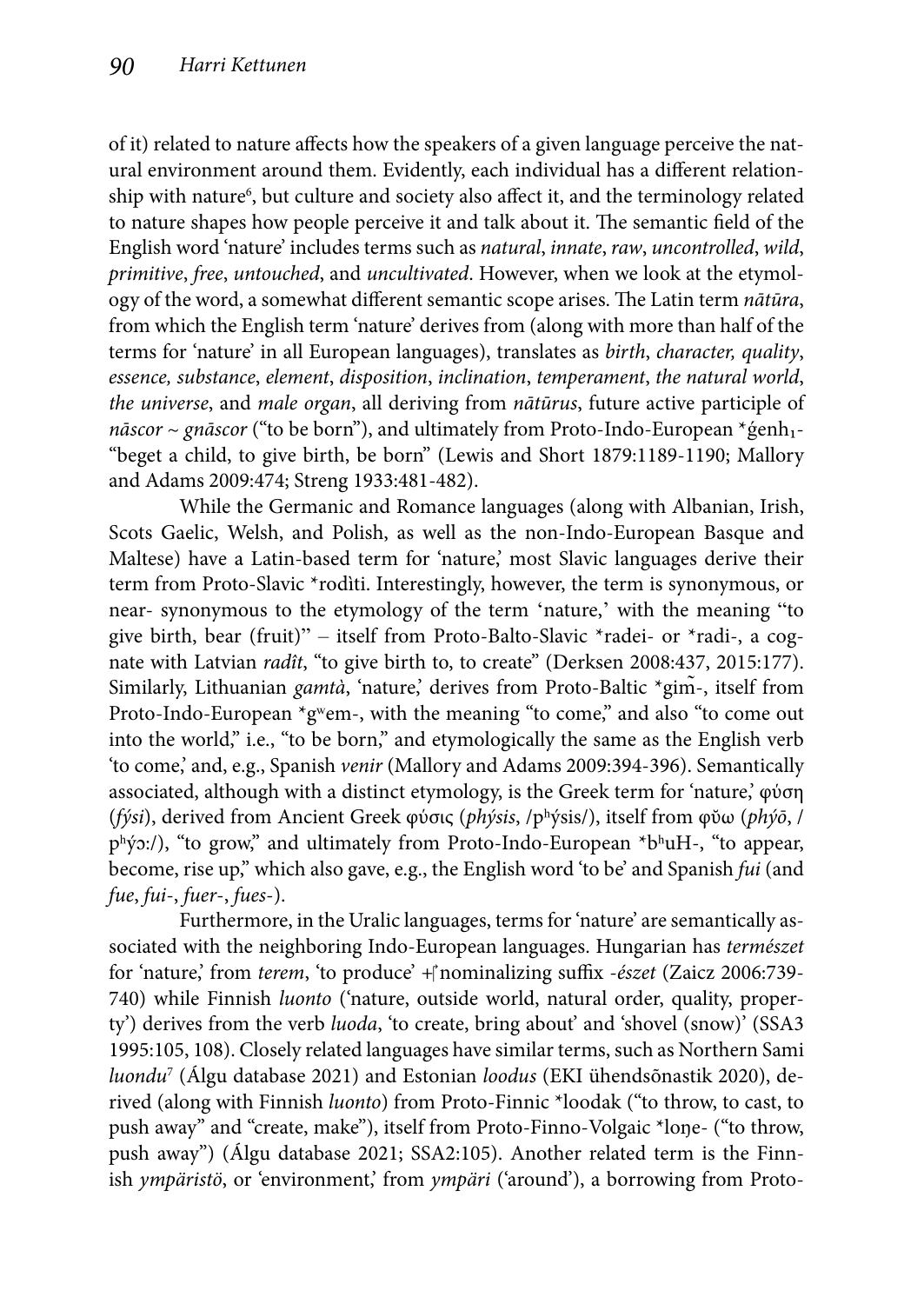Germanic \*umbi ('around'), itself from Proto-Indo-European \*h<sub>2</sub>entbʰi ('around, on both sides'), and ultimately from \*h<sub>2</sub>ent-, or 'face' (SSA3 2000:491; Mallory and Adams 2009:289, 291). This is also the origin of Latin *ambi*- ('around, about, on each side of') and its derivatives, including English 'ambient.' Consequently, Finnish *ympäristö* and English 'ambient' come from the same source. Interestingly, these are also semantically related to English 'environment,' from French *en* ('in') + *viron* ('a turn').

#### **On the personification and gender of nature**

Nature is also personified in many cultures around the world. "Mother Earth" and "Mother Nature" are widespread concepts with a myriad of artistic, linguistic, and mythological representations around the world and throughout human history. However, as artistic representations of "Mother Earth" predate written records and attested linguistic terms, it is not always easy to connect later cultural phenomena to earlier manifestations in material culture. In spite of this, archaic cultures have produced symbolic imagery with affinities to the later manifestations of the concept of "Mother Earth," as demonstrated by Marija Gimbutas (1991) and Nikos Chausidis (2012). According to Gimbutas (1991:228), "[f]rom the Upper Paleolithic, symbols appear representing the Goddess's fertility. She is portrayed as a naturalistic nude with hands placed on her enlarged belly, her pregnant form apparently likened to the fecundity of the seeded earth and all its creatures." Furthermore, Gimbutas (1991:230) adds that "[t]here is no doubt that the prehistoric veneration of Mother Earth survived intact up to the time of the worship of Demeter and Persephone in Greece, Ops Consiua in Rome, Nerthus in Germanic lands, Zemyna or Zemes Mate in the Baltic area, Mother Moist Earth in Slavic lands, and elsewhere. Her power was too ancient and deep to be altogether destroyed by succeeding patriarchal religions, including Christianity." Although neither Gimbutas nor Chausidis discuss Indigenous ideas of "Mother Nature" or "Mother Earth," the concept appears to be near-universal.

While there are male "earth gods" and female "sky gods," the idea of the nature being feminine is quite widespread. One of the well-known Indigenous American manifestations of "Mother Earth" is the Quechua *Pachamama*, from *pacha*  ('earth, land, time, universe') and *mama* ('mother')8 (DQEQ 2005:294, 373, 375). Others include widespread Native North American concepts of "Mother Earth." According to the interviews carried out by Jostad et al. (1996:572) with members of nine Native North American groups (Blackfoot, Coeur d'Alene, Colville, Kalispel, Menominee, Nez Perce, Salish, Spokane, and Warm Springs), "[i]n the traditional context, the language used by those interviewed was completely gender-specific; Mother Earth is "she," the rivers are her blood, and we come from her womb of creation." However, although the fundamental concept surely exists, it is worth not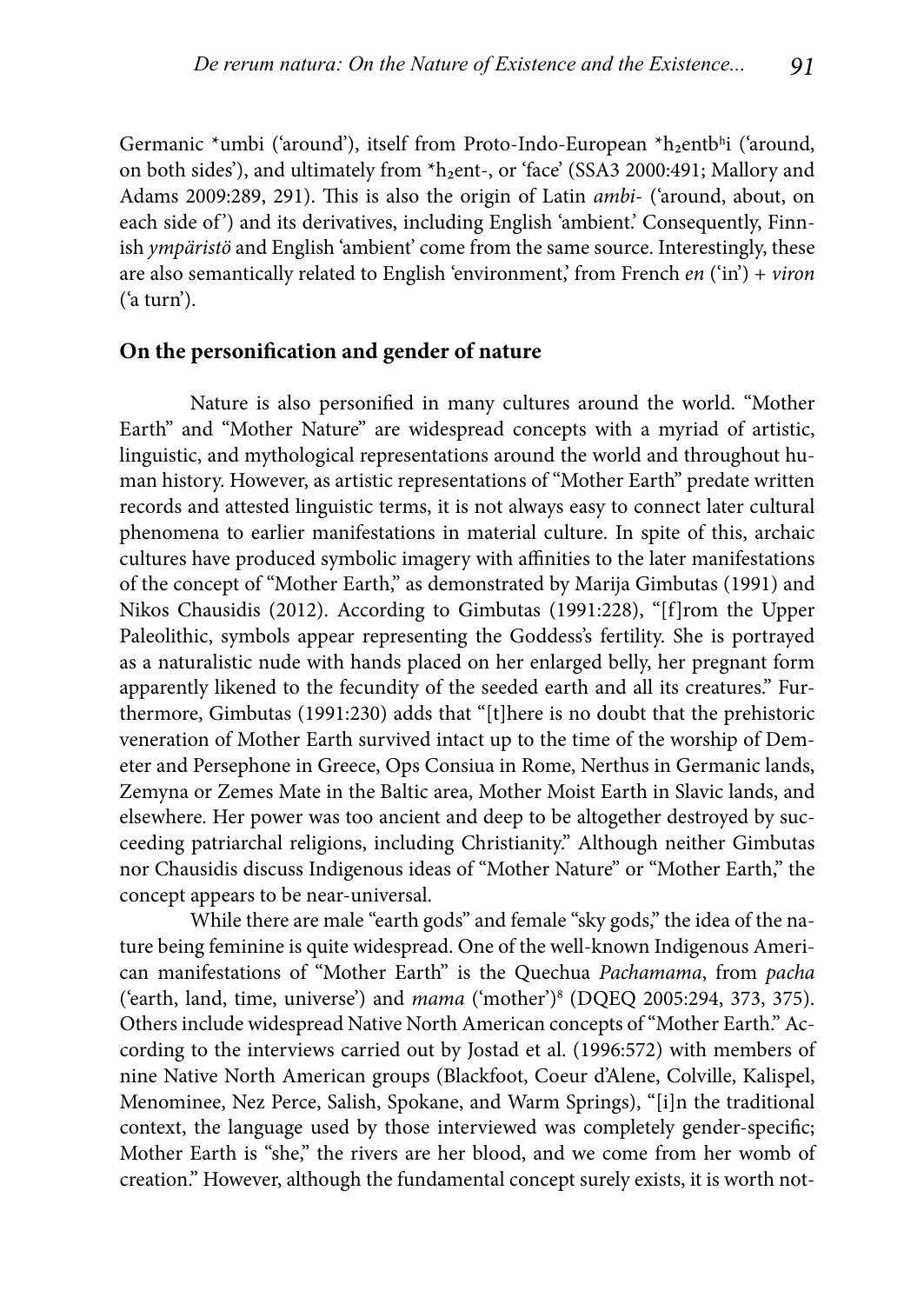ing that *none* of the Indigenous languages of the peoples interviewed in Jostad et al. (1996) have gendered pronouns. While some, such as Okanagan (Colville-Okanagan), has gender suffixes and some, such as Blackfoot, has grammatical gender (although animate-inanimate, not sex-specific $\degree$ ), none of the languages mark pronouns with gender. Consequently, the interviews were probably carried out in English. However, this does not mean that the underlying concept of "Mother Nature" would not be present in the language, culture, and worldview of the said groups.

Furthermore, it is worth noting that the gender of the various terms for 'nature' in Indo-European languages is feminine: Sanskrit (prakŕti), Latin *nātūra* (along with descendant terms in, e.g., French, Italian, and Spanish), Slavic природа (*priroda*), Lithuanian *gamtà*, as well as Greek φύση (*fýsi*). However, one ought to be careful when interpreting gender categories based solely on grammatical gender without understanding the underlying semantics of these terms.

Besides the examples provided by Gimbutas (1991:230) above (Demeter, Persephone, Ops, Nerthus, Žemyna<sup>10</sup>, Zemes Mate, and "Mother Moist Earth"), many other female deities in European mythology can be associated with the concept "Mother Earth." Th ese include Jord ~ Jörd ~ Jörð, from Old Norse *jǫrð*, 'earth' (Icelandic *jörð* and Danish, Norwegian, and Swedish *jord*, cognates of English *earth* and Gothic  $\frac{\text{N}}{\text{N}}$  [airþa], from Proto-Germanic \*erþō and, ultimately, from Proto-Indo-European \*h1er-, 'earth'), Fjorgyn, Frigg, and Freya, as well as Γαῖα (Gaĩa), Γῆ (Gê), Tellus, Terra, and Venus<sup>11</sup> in the Greco-Roman tradition (Daly 2009:23, 33, 58; Lindow 2001:205-206; Orchard 1997: 44, 98), along with numerous other personifications of nature and earth in different cultures around the world.

# **"Mother Earth" and the mother of the earth in the Andes**

After the Spanish conquest in the Andes, the image of the Virgin Mary was associated with Pachamama (Yetter 2017:2). Although there is some controversy as to the forms and extent of this syncretism (see below), the connection can be observed on many levels, including language, art, religion, and worldviews. The linguistic connection is manifested in the terms *wirjunn* (or *wirjen*) *Pachamama*  (Harris 2000), a clear connection to the Virgin Mary. Artistic representations are epitomized in the anonymous Andean painting from 1720 titled "Virgen del Cerro" ("Virgin of the Hill," "Virgin of the Mountain," or "Virgin of the Mountain of Potosí" in English translations)<sup>12</sup> which portrays the Virgin Mary within a mountain. The mountain itself represents Cerro Rico, the main source of silver of the Spanish Empire and the largest single source of silver in the history of mankind. Known also as the "mountain that eats men," due to the harsh conditions and treatment of the Indigenous miners (Ferry 1999; Izagirre 2019; Lane 2019), the Indigenous attitude towards Cerro Rico is rather mixed. The aforementioned painting shows the Virgin Mary merged with the mountain, exhibiting adits (entrances to the mines), trees,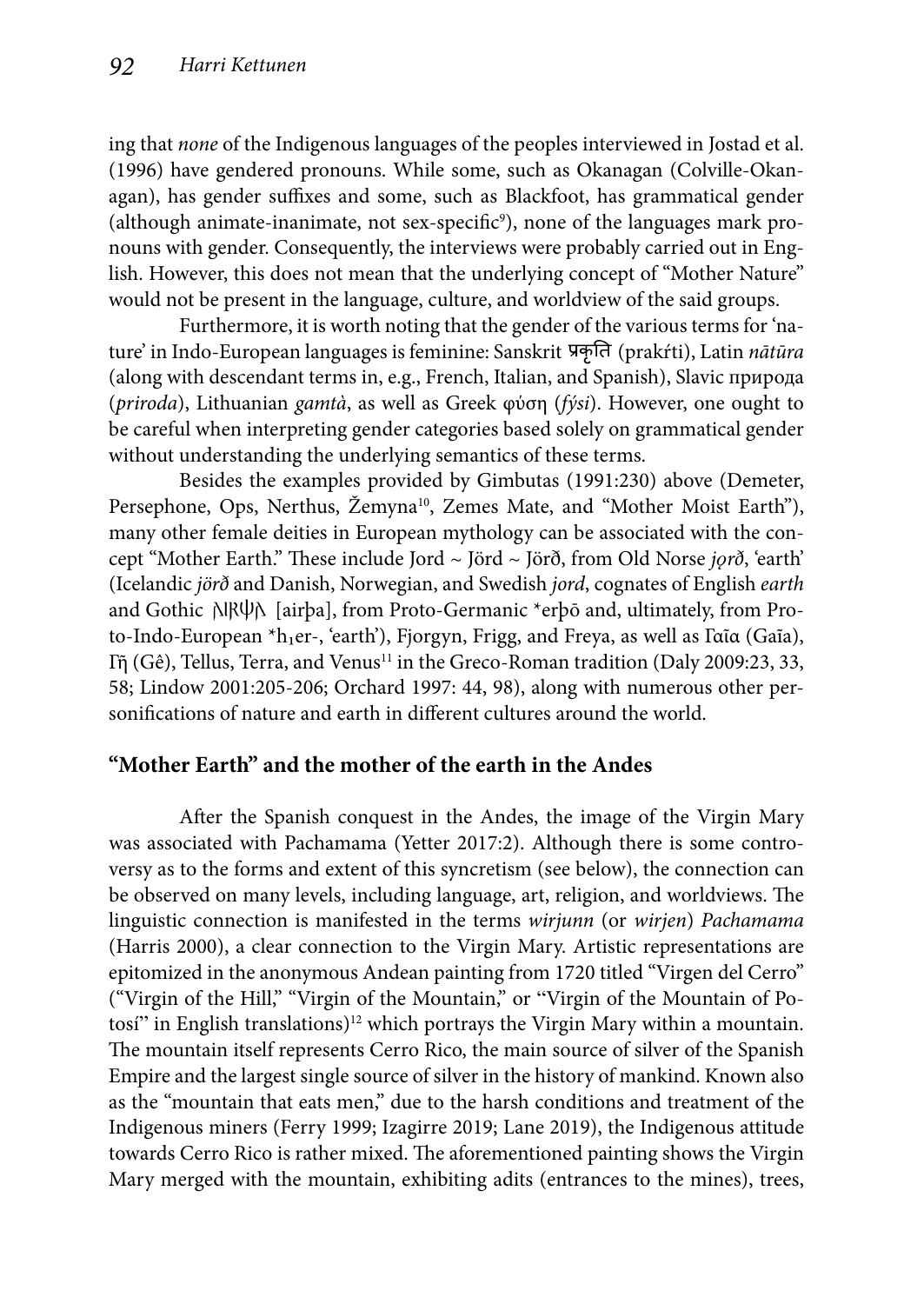llamas, and Indigenous people, and surrounded by dignitaries and religious icons, and flanked by the Sun and the Moon. While the connection to the Indigenous past of the area is clear, the symbolism is almost entirely imported. Furthermore, although the connection between mountains and Virgins existed already in Spain (e.g., the Virgin of Montserrat), and this connection might have had an influence on the Andean tradition (Damian 1995; Duncan 1986), the fusion of the mountain and the Virgin Mary appears to be motivated by local ideology. For example, as far as I know, none of the images of the Virgin of Montserrat portray the Virgin merged with the mountain. Instead, the figure is always shown in front of it. Consequently, although the connection between the Virgin of Montserrat and the Virgin of the Mountain of Potosí seems obvious, there is no reason to suggest that these two are related (see also Nair 2007:211-212).

However, this does not mean that the Virgin Mary and *Pachamama* were not associated with each other. Derks and Heessels (2011:304-305) point out that right after the introduction of Catholicism in Bolivia, the Indigenous people of the area associated the Virgin Mary with Pachamama as protective and fertile mother figures. According to van Kessel (1992:1), both Pachamama and the Virgin Mary give and take care of life, watch over the fertility of the cattle, the crops of the farm, and secure the rains and the next agricultural cycle. In return, both ask for "payments" in the form of offerings: flowers, fruits, and seeds<sup>13</sup>.

On the other hand, as Salles-Reese (1997:38) observes, the "association with lust [...] renders impossible the Pachamama's syncretization with the Virgin Mary; unlike the Mother of Christ, the Indian deity is nor virginal, chaste, or pure." Consequently, according to Tola (2018:28), the assimilation of Pachamama into the Christian framework was rather complicated, as for the European missionaries, "Pachamama and the Andean women who revered it also evoked lust, lasciviousness and moral chaos." Furthermore, as Dean (2010:36, 68, 91) points out, while the earth or Pachamama is conceptually feminine, many distinct parts of the earth, such as individual stones (especially named ones), outcrops, and mountains, are often masculine while, e.g., caves, as places of origin or birth, are feminine. Moreover, according to Dean (2010:44, 45,68), commonly, the *wank'a* (rocks that were perceived as "petrified owners of places, such as fields, valleys, and villages") were related to masculine issues associated with male semination, such as flood, drought, and warfare.

The relationship between people and Pachamama in the Andes was that of reciprocity. As Tola (2018:28) points out, "[w]hen treated with respect, the earth could respond with abundant harvests. Failure to pay proper attention to Pachamama, however, could lead to arid soils, illnesses and even death." Consequently, "[a] lthough capable of generating life, the pre-Hispanic Pachamama could hardly be described as a benevolent, all-giving mother" (Tola 2018:28). The association and partial fusion of Pachamama and the Virgin Mary is a prime example of European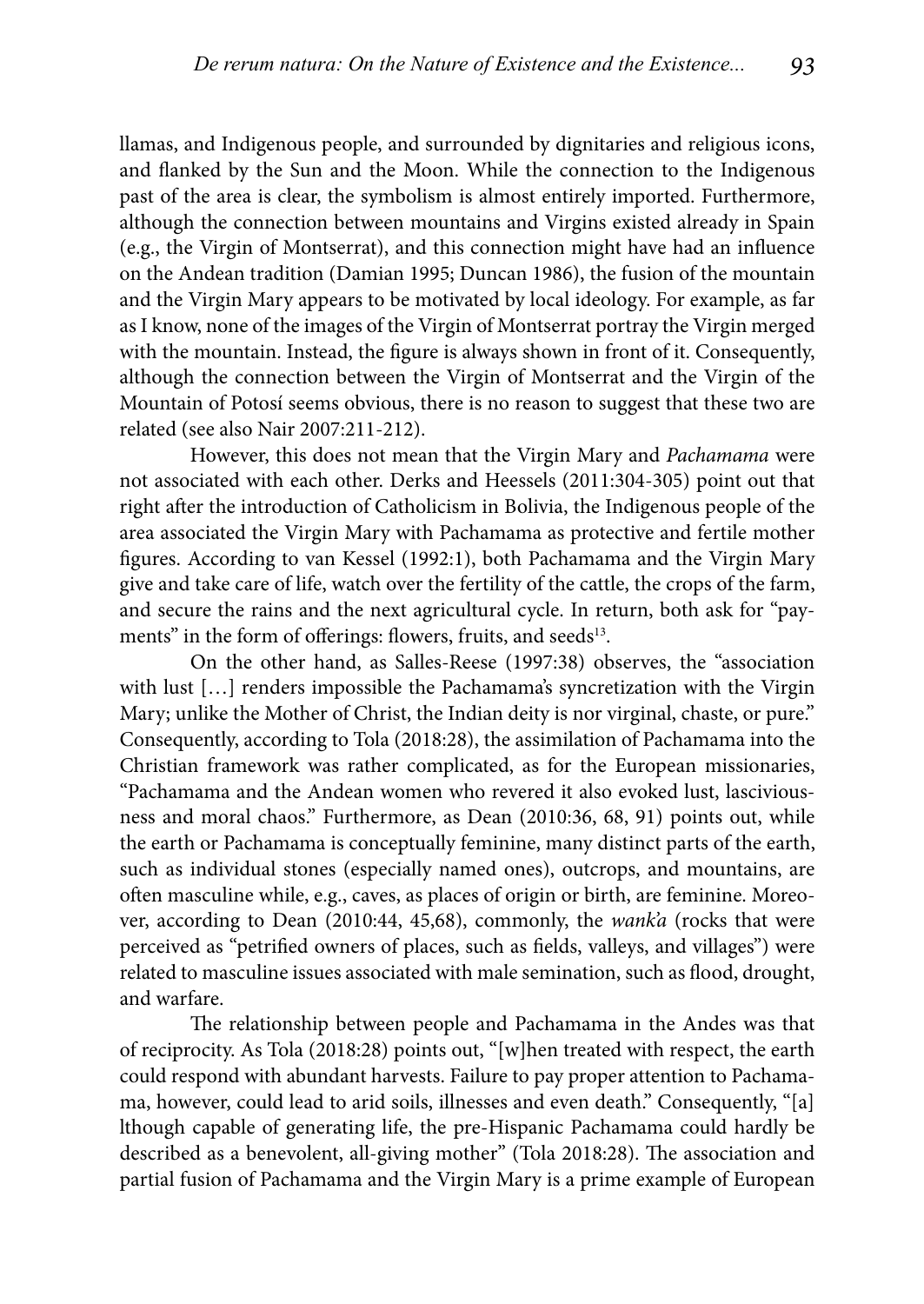and Indigenous surface-level syncretism where the entities are not entirely fused but, instead, co-existing and – to some extent – complementary or even contradictory. Consequently, the nature of the relationship should be labeled as *peri*cretic – to coin a term – rather than *syncretic*<sup>14</sup>.

To elaborate the relationship and circumstances further, Yetter (2017:3) points out that "[e]ven though these beliefs were syncretized with the model of the Virgin Mary, the Spanish male conquerors were blind to the Andean motives of the preservation of their own cultural ideologies." Consequently, as Vuola (2019:105) observes, "Pachamama does not merge into Mary. Rather, they co-exist and share common elements, but also have characteristics of their own." Furthermore, Tola (2018:28-29) notes that in Western modernity, the relationship between nature and society has been based on a rigid opposition in which the earth is a feminized setting for human endeavors, whereas, in the Andean ontology, the relationship is complementary and fluid.

# **"Mother Earth" in the mundo maya**

As regards the concept of "Mother Earth" in the Maya area and Mayan languages, a dictionary search of 30 Mayan languages produced only one direct reference regarding the concept, i.e., Achi (ALMG 2001e:72) *qachuu ulew*, glossed as "madre tierra." Although references to "Mother Earth" do exist in the modern Mayan languages, the concept itself seems to be a modern development in the Maya area. Based on discussions with speakers<sup>15</sup> of various Mayan languages in 2021, the concept was known but its historical depth contested. Nevertheless, eight out of ten people who took part in a survey<sup>16</sup> carried out among speakers of six Mayan languages in Guatemala answered that they do use the concept of "Mother Earth" in reference to the earth. However, only one provided a term in a Mayan language for the concept. Furthermore, while many people who took part in the survey answered that the earth is feminine, many also replied that earth does not have gender – or it is composed of both genders. One answer was particularly revealing:

"In general, we refer to the earth as our mother, but there are also specific spaces or areas that can be masculine, such is the case of some mountains that are recognized as masculine and bear masculine names, but most of them are feminine. It is also important to mention that there are some places that are not defined by sex – it is only known that they are sacred and have names. […] In our community, for example, in general it is Qatut Ak'al, but if we refer to the Volcán de Agua, we say the Yuuk' Jun Ajpú or Qatat Yuuk' Jun Ajpú – and Jun Ajpú in our thought and oral tradition is masculine, although it is still part of a whole."<sup>17</sup>

Yet, according to Héctor Aj Xol Ch'ok (personal communication, 2021), the concept was all but unknown a few decades ago but has become more common – especially among the Maya who have worked in NGOs and studied in universi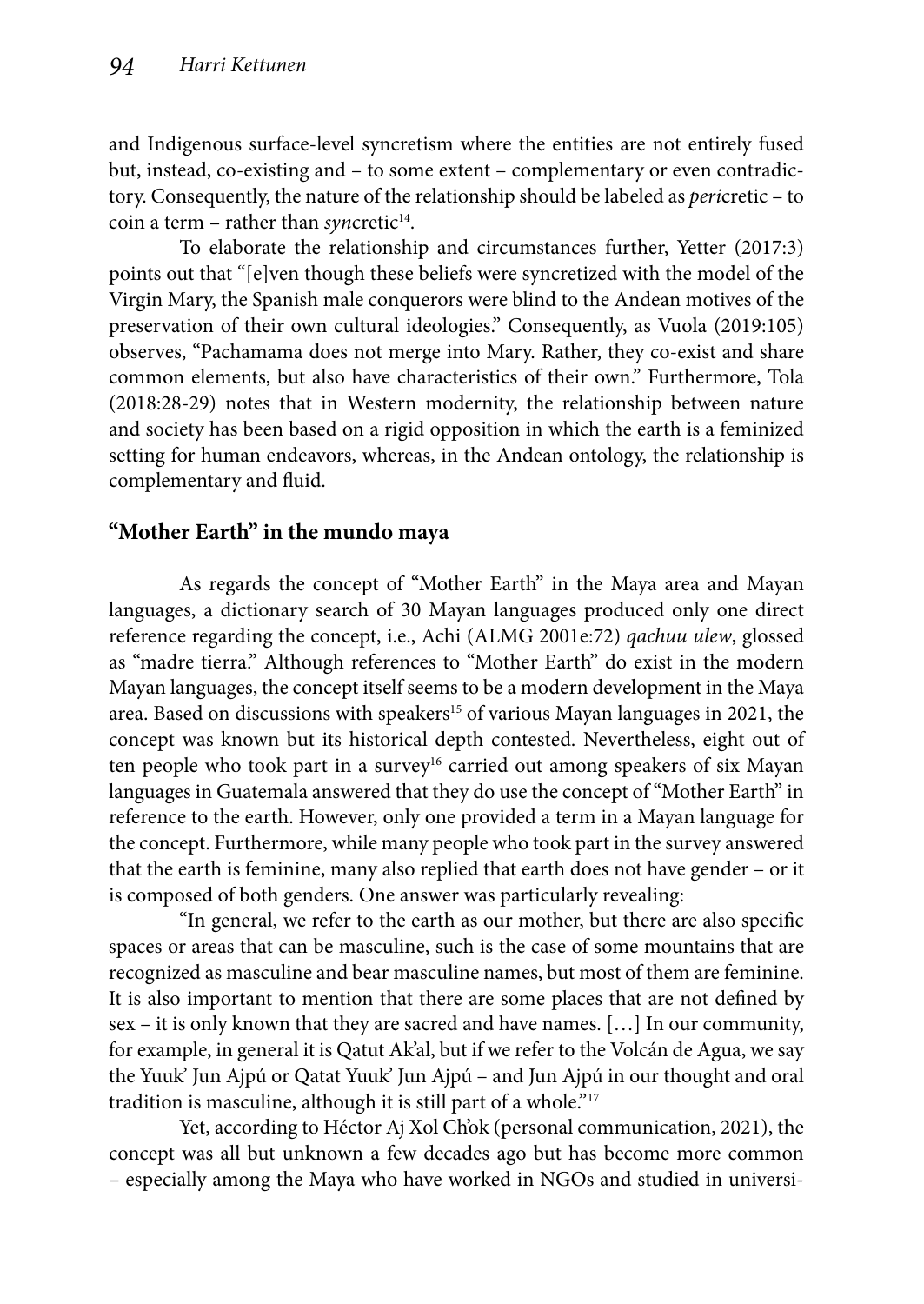ties. He also notes that the new concept ignores the concept of duality in the Maya thought.

Nonetheless, the concept does exist in the modern Maya parlance – and also in more traditional surroundings. According to Kerry Hull (personal communication, 2021), the Ch'orti' regularly refer to the earth as "Mother" – especially in ritual contexts. Furthermore, as there is no grammatical gender in Mayan languages, the gender shows up in explicit nominal references. Hull (2003: 146) notes that "gender association parallelism results from the common frame of reference of the sun and the earth, or as the Ch'orti' say today, "Padre Jesus" and "Madre Tierra."" In addition, Hull (2003:174) notes that "[t]he earth, like all other 'good' beings in Ch'orti' mythology, have 'evil' counterparts. All the principal angels have Underworld counterparts who are responsible for causing illnesses. Even Jesus Christ has his evil equivalent in Ch'orti' thought." Furthermore, the femininity of the earth is obvious in the Ch'orti' planting rites, with references to Mother Earth and Our Mother [the Earth] (Kerry Hull, personal communication, 2021).

The concept is also used in Yucatan – although it is conspicuously absent in the Yucatec linguistic sources. However, the concept does exist in the ritual language of some elders today, as recorded in 2010 by Harald Thomaß (In Press) who documented the following phrase voiced by Don Antonio:

> *Tin k'ubik waay lu'um kaabile'*, *para empezar y cerrar: in na' lu'um* "Lo entrego aquí en la tierra, para empezar y cerrar: mi madre tierra" ("I give it here on earth, to start and close: my mother earth")

How traditional, common, or widespread the concept *na' lu'um* is, requires more research. Interestingly, however, it has found its way into modern phraseology and names of, e.g., organizations, businesses, and merchandise, including *Na'Lu'um Cacao Institute* (Belize), *Koox Na'Lu'um Eco Hotel* (Tecoh, Yucatán), *Na' Lu'um* Restaurant (Mérida, Yucatán), *Instituto Ná Lu' Um*, (El Soberbio, Misiones, Argentina), *Colectivo Na'lu'um* – environmental and social community organization (Yucatán), *Grupo Ecologista Na Luúm* (Campeche), *Ak na'lu'um* educational website, *Espacio Pachamama U Nai Na Luum* cultural center, *In na lu'um* Facebook blog, *Ná Lu'um Art*, *Na Lu'um Cosmética Nativa* (Quintana Roo), *Na'lu'um* health and beauty products (Yucatán), *Na' Lu'um* artisanal soaps (Mexico City and Quintana Roo), *Na Luum* ecological products (Quintana Roo), *Na'luum* wood products (Yucatán), *Lu'um Na'* apartments and condos (Campeche), *Artesanos Na' Lu'um* (Cancún, Quintana Roo), and *The Swallows of Na' Lu'um* song by Nicholas Gunn. Similarly, we have the "Mother Earth" concept appearing in Guatemala, including *Asociación Tuut Ak'al Chib'aatz'* (*tuut ak'al* for "mother earth" in Poqomchi').

Besides the earth itself, the Maya concepts of earth beings/deities (from the ancient Maya texts<sup>18</sup> and iconography to modern Maya concepts) personify aspects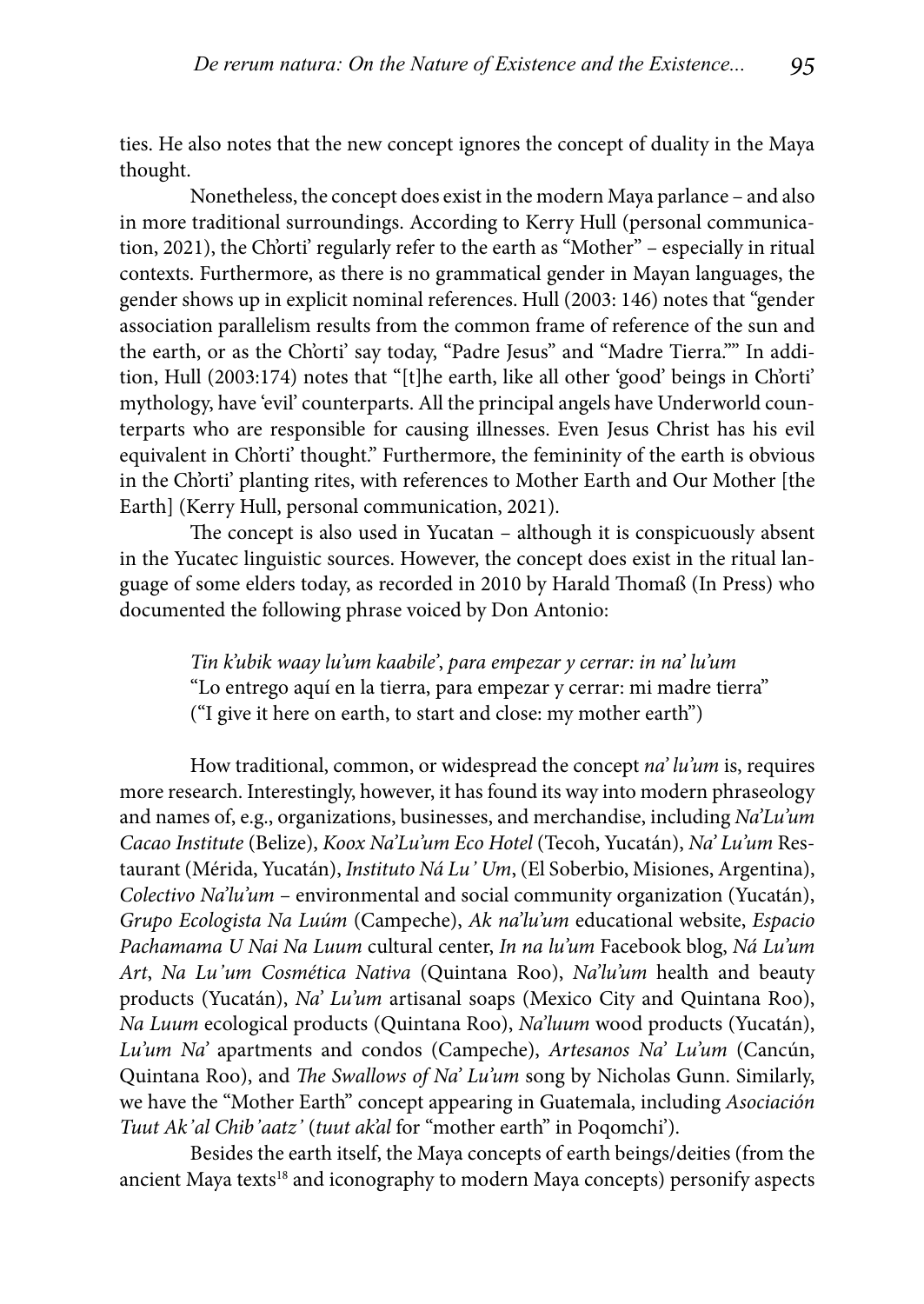of the earth – much the same way as in many other cultures around the world. Reflections of these ideas are found in concepts such as *Mam* or "grandfather" – with connections to earth and mountain spirits of great antiquity<sup>19</sup>. However, these beings have, more than often, other aspects and attributes – making it problematic to associate them with earth exclusively. For example, God N is associated with the aforementioned *Mam* but it also has other attributes that are not connected with terrestrial phenomena (Taube 1992:92-99). Another example is God D whose celestial association is widespread. However, he is also associated with the earth, especially during the Postclassic and Colonial eras – much the same way as *Tōnacātēcuhtli* in the Aztec worldview. Similarly, the Central Mexican deities with connections to the earth, including the aforementioned *Tōnacātēcuhtli*, as well as *Tlāltēcuhtli*, *Tōnacācihuātl*, *Chicomecōātl*, and *Cōātlīcue*, also possess other aspects beyond the earthly associations (Seler 1887:227, 234; Taube 1992:36-41). The fluidity of these beings makes their classification as mere earth deities problematic.

# **Concluding remarks**

The terminology around the concept of *nature* is in constant motion in the languages and cultures around the world, and the Maya area and Mesoamerica are no exceptions. Although there are no traditional terms for 'nature' in many languages, new concepts based on changing perspectives of the world around us emerge in all languages. These include neologisms as well as semantic extensions of existing terms. Furthermore, besides the terminology itself, nature and earth are often personified in Indigenous cultures. However, although the idea of "Mother Earth" has recently gained currency in the Maya area, the concept is not autochthonous. Instead, it appears to be a borrowed concept – albeit falling into a fertile ground. Moreover, rather than being based on rigid oppositions, the Maya idea of the earth and the natural world surrounding us is complementary – rather than markedly either feminine or masculine.

#### **Notes**

- 1 The modern world (modern era, modernity) refers here to the socio-cultural values, attitudes, and norms, as well as the world system and historical era from roughly the 16th century onwards, characterized first by European hegemony and later by globalization, and associated with capitalism, technological progress, individualism, and urbanization (see, e.g., Braudel 1979; Goody 2004; and Wallerstein 2004).
- 2 Sakapultek has also *kajulew*, glossed as 'naturaleza' ('nature') in ALMG (2001c:38). The term does not, however, appear in Vá squez Aceituno 2007.
- 3 The Ch'orti' term *k'opot* is interesting, as there's a chance that this term reflects part of a name on the Terminal Classic Randel Stela of Sak Tz'i', written as **AJ-YAX-k'o?-bo?-ta** (*Aj Yax K'obot*?), or "He of the Green Forest."
- 4 Note also Tzotzil (Hurley and Ruíz 1986) *chij* as 'ram, lamb, sheep, deer' vs. *te'tikal chij* 'deer' (literally "forest deer") and *chitom* as 'pig' vs. *te'tikal chitom* as 'peccary' (*jabalí* in Spanish in Hurley and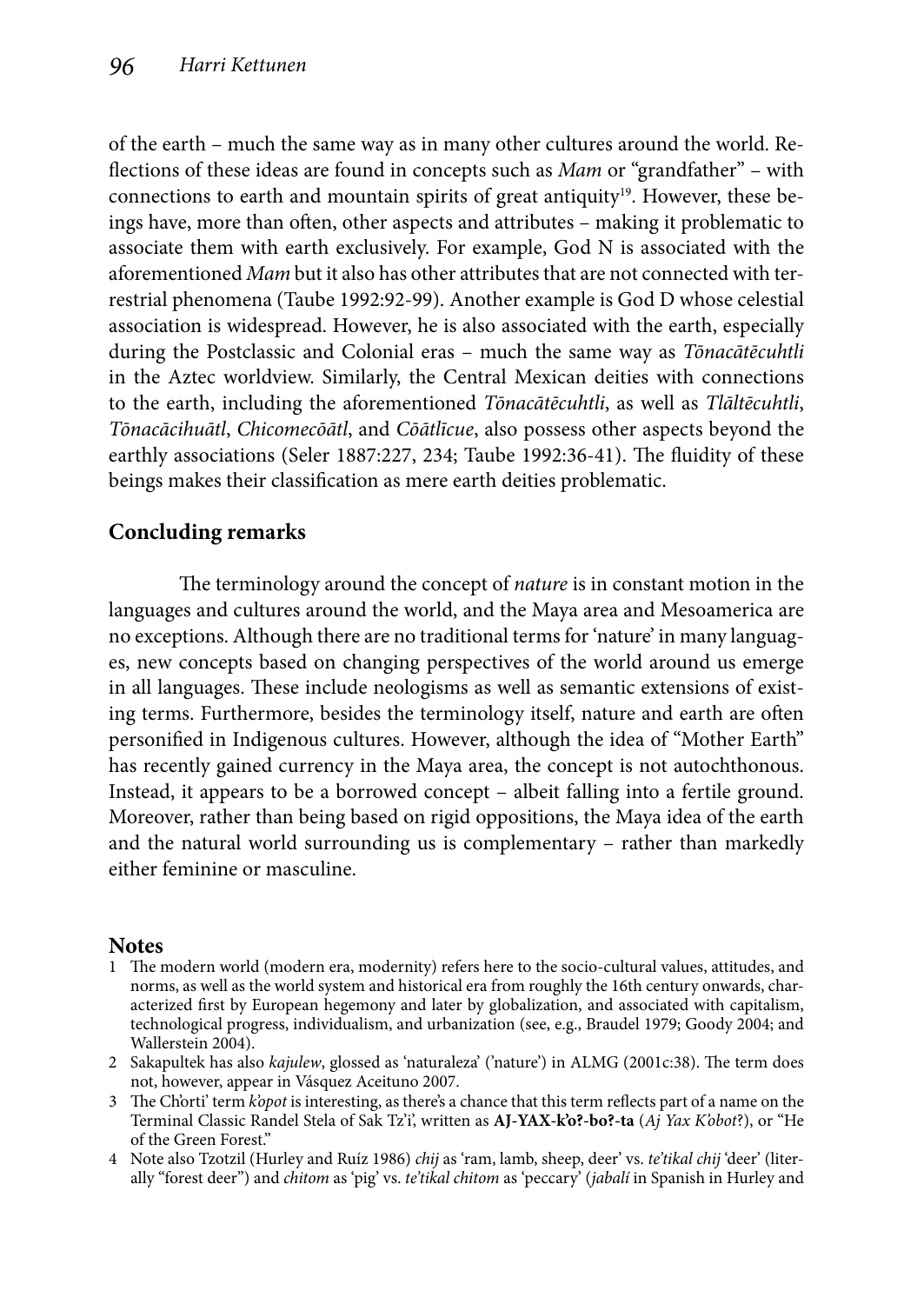Ruíz [1986:41] – a loanword from Arabic جَبَلِيّ*jabaliyy*, "of the mountains"). Similarly, there is a development in K'iche' where *kej* used to mean only 'deer' but refers to a 'horse' today, while a Nahua loanword *masat* (and, to a lesser extent, *kej*) refers to a 'deer.' In the same way, *ak'* used to mean 'turkey' in K'iche' and now *ak'* or *ti'j ak'* is 'chicken', while *no's* and *qu'l* means 'turkey.' These are typical semantic shifts in other Mayan languages as well – along with many other languages around the world. Of particular interest are the Old Tupi names for 'jaguar' and 'tapir.' According to Lemos Barbosa (1956:83, 385-386), in Old Tupi, the superlative particle, *eté* came to clarify confusion after the contact with European languages. Certain lexical items, especially specific domestic animals that were unknown to the Indigenous people of the area, were named after similar familiar entities, including: wine: *kaûĩ* ('cauin'); ox: *tapiira* ('tapir'); and dog: *îagûara* ('jaguar'). Subsequently, the native terms were augmented with the *eté* particle to produce *kaûĩ-eté* for 'cauin'; *tapiir-eté* for 'tapir'; and *îagûar-eté* for 'jaguar,' or "onça legitima, grande." Still today in modern Guarani, *jagua* means 'dog' while *jaguarete* is 'jaguar.' However, 'tapir' is *mborevi* and 'ox' is *guéi* (an obvious loanword from Spanish).

- 5 Note also <heecto quiih> (/ $\frac{2}{\alpha}$ *kto ki:* $\frac{2}{\beta}$  ) as "cazar (estar en el monte) [hunt]" and <heecot coom> (/*Ɂæ:kot ko:m*/) "buscar visión [seek vision]" in Seri (Moser and Marlett 1998:17).
- 6 As demonstrated in the (linguistically ambiguous) movie line "this is not natural" in Irvine Welsh's *Trainspotting* (Welsh 1993), with a reference to outdoors in the Scottish nature.
- 7 The term understood as 'nature' is a modern concept in Sami languages, influenced by the Finnish term *luonto*. The primary meaning of the term is 'nature' or 'character' as is "human nature."
- 8 Although *Pachamama* is often translated as "Mother Earth," the concept is far more comprehensive, encompassing time along with space. Furthermore, as Yetter (2017:11) notes, "Pachamama [is] mother earth as well as the mother of earth."
- 9 Furthermore, as Kilarski (2007:334) points out, "[...] the principal differences between Algonquian and Indo-European gender, […] involve the type of assignment criteria: in contrast to Algonquian, semantic criteria in Indo-European are usually weaker, being combined with formal ones (morphological or phonological). Furthermore, sex, rather than animacy, is the primary distinction, similarly to many other language families of the Old World, as well as, e.g., Northern Iroquoian among North American languages." However, it is also worth noting that the animate–inanimate contrast (rather than pure sex-based distinction) was also present in the Proto-Indo-European pronominal system.
- 10 Žemyna derives from the reconstructed name of the Proto-Indo-European earth goddess \*Dʰégʰōm, meaning 'earth.' The term \*dʰégʰōm (and specifically its derived form \*gʰmmō̄, "earthling") is also the source for Proto-Italic \*hemō and Latin *homō* ("human being"), and its descendant terms: Italian *uomo*, French *homme*, and Spanish *hombre*, as well as Latin (etc.) *humus* ("earth, soil"), and English *human* (Mallory and Adams 1997:174, 2009:471).
- 11 As Mother Earth in Lucretius' *De Rerum Natura* (Fratantuono 2017:15-17).
- 12 There are two versions of the painting: one at the Casa Nacional de Moneda de Bolivia (The National Mint of Bolivia) in Potosí and the other at Museo Nacional de Arte, La Paz, Bolivia.
- 13 "[…] ambas Pachamama y la Virgen son las que dan y cuidan la vida y la salud de sus hijos y ambas piden en "pago" elementos idénticos que observamos en el culto que se les rinde. En el ambiente rural, ambas han de vigilar por la fertilidad del ganado, los cultivos de la chacra y la oportunidad de las lluvias. Ambas reciben las ofrendas de flores, frutas y semillas y ambas han de cuidarles y regenerarlas en el próximo ciclo agrícola" (van Kessel 1992:1). Note also an interesting recent Indigenous ritual that was performed in the Vatican, with a "dance resembling the 'pago a la tierra,' a traditional offering to Mother Earth" (see Mares 2019).
- 14 I.e., 'around or near,' rather than 'together' with "Cretans."
- 15 Dora Maritza García Patzán (Kaqchikel), Romelia Mo' Isem (Poqomchi'), Hé ctor Aj Xol Ch'ok (Q'eqchi'), and Crisanto Kumul Chan (Yucatec).
- 16 Carried out with the help of Romelia Mo' Isem in October 2021.
- 17 "De manera general nos referimos a la tierra como nuestra madre, pero igualmente hay espacios o áreas especificas que pueden ser masculinos tal es el caso de algunas montañas que son reconocidas como masculinos y llevan nombres masculinos, pero en su mayoria es femenino. Tambien es importante mencionar que hay algunos lugares que no se define si tiene sexo, solo se sabe que es sagrado y tiene un nombre. [...]. En fin en nuestra comunidad por ejemplo en su generalidad es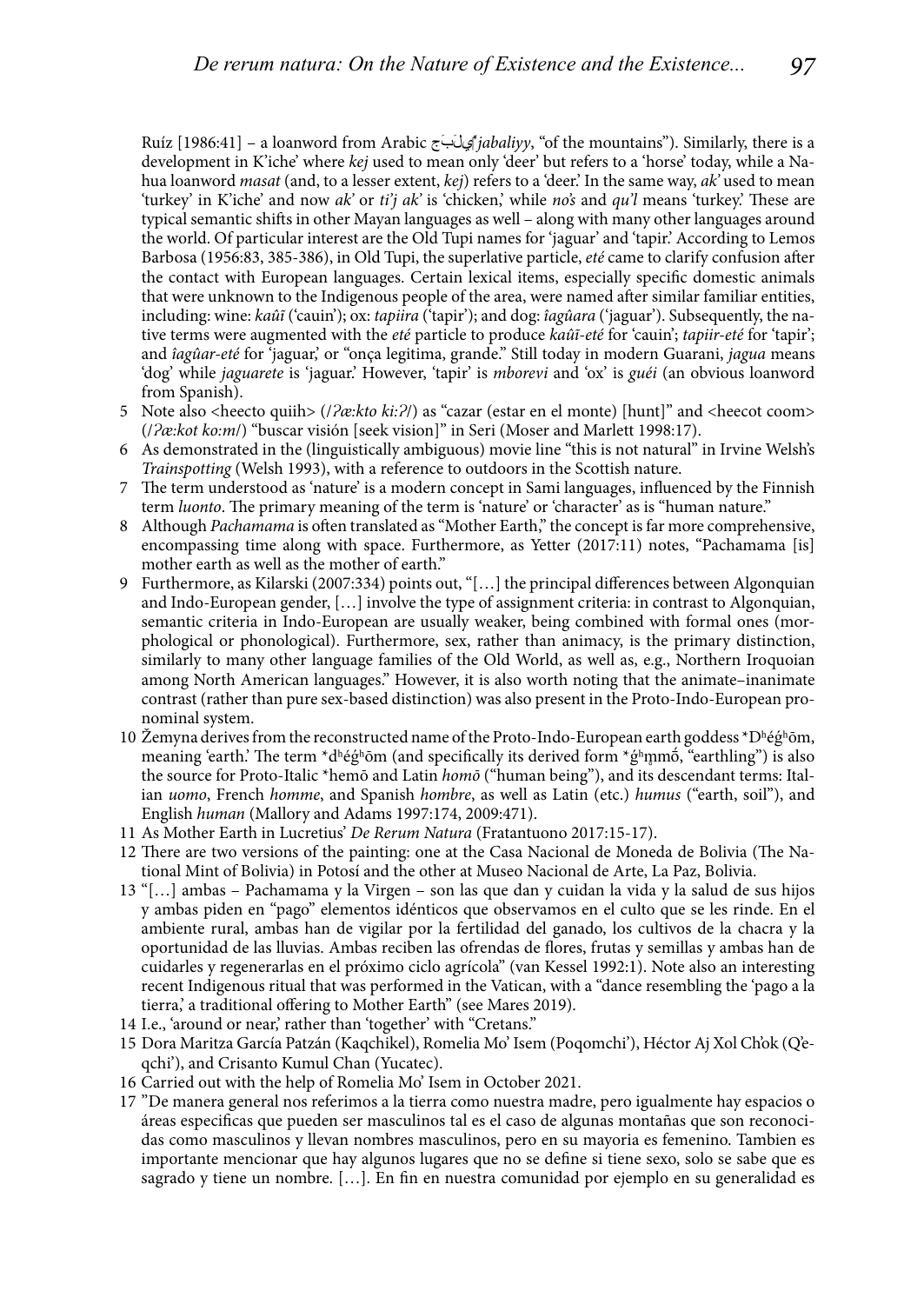Qatut Ak'al, pero si nos referimos al Volcán de Agua, le decimos la Yuuk' Jun Ajpú o Qatat Yuuk' Jun Ajpú, y Jun Ajpú en nuestro imaginario y tradicion oral es Masculino, aunque sigue siendo parte de un todo."

- 18 Epigraphic references to earth gods include the phrase *kanal k'uh kabal k'uh*, or "celestial gods, earthly gods" (e.g., Tikal Stela 31 and the "Vase of the Seven Gods" [K2796]).
- 19 Although references to earth as "mother" exist in the modern Maya worldview, I have yet to encounter any explicit references to female earth deities in a pre-Columbian Maya context.

## **References cited:**

Abbreviations of dictionaries and other linguistic sources: ALMG: *Academia de las Lenguas Mayas de Guatemala*<sup>1</sup> DQEQ: *Diccionario quechua-españ ol-quechua* SSA: *Suomen sanojen alkuperä: Etymologinen sanakirja 1-3*

ALMG 2001a *Tqan Qayool, Vocabulario Awakateko: Awakateko-Español, Español-Awakateko*. Guatemala: Academia de Lenguas Mayas de Guatemala.

ALMG 2001b *Jiilt'an Maya Itza, Vocabulario Itza': Itza – Español, Español – Itza*. Guatemala: Academia de Lenguas Mayas de Guatemala.

ALMG 2001c Tujaal Choltziij, Vocabulario Sakapulteko: Tujaal Tziij – Kaxtilan Tziij, Kaxtilan Tziij – Tujaal Tziij. Guatemala: Academia de Lenguas Mayas de Guatemala.

ALMG 2001d *Qyolb'aal Pqtinmit, Vocabulario Sipakapense: Sipakapense – Español, Español – Sipakapense*. Guatemala: Academia de Lenguas Mayas de Guatemala.

ALMG 2001e *Ucholaj Ch'a'teem: Vocabulario Achi, Achi – Español, Español – Achi*. Guatemala: Academia de Lenguas Mayas de Guatemala.

ALMG 2001f *Ak' b'oj payat tzoti' yul ab'xub'al popti' – Actualizació n lexical idioma maya jakalteko (popti')*. Guatemala: Academia de Lenguas Mayas de Guatemala.

ALMG 2001g *K'aak' ub'ee ch'a'teem maya' achi – Actualizació n lexical idioma maya achi*. Guatemala: Academia de Lenguas Mayas de Guatemala.

ALMG 2003a *Pujb'il Yol Mam, Vocabulario Mam: Mam-Tyol Mos, Tyol Mos-Mam*. Guatemala: Academia de Lenguas Mayas de Guatemala.

ALMG 2003b *Jit'il Q'anej Yet Q'anjob'al, Vocabulario Q'anjob'al: Q'anjob'al-Español, Español-Q'anjob'al*. Guatemala City: Academia de Lenguas Mayas de Guatemala.ALMG 2003c *Lok'ooj Q'orik Poqomam, Vocabulario Poqomam: Poqomam – Kaxlan, Kaxlan – Poqomam*. Guatemala: Academia de Lenguas Mayas de Guatemala.

ALMG 2003d *Tyolb'ajil Yol B'a'aj, Vocabulario Tektiteko: Tektiteko – Español, Español – Tektiteko*. Guatemala: Academia de Lenguas Mayas de Guatemala.

ALMG 2003e *Spaxti'al Slolonelal, Vocabulario Chuj: Chuj – Kaxlanh ti', Kaxlanh ti' – Chuj*. Guatemala: Academia de Lenguas Mayas de Guatemala.

ALMG 2003f K'ak' taq tzij re k'iche' tzij – Actualizació n lexical idioma maya k'iche'. Guatemala: Academia de Lenguas Mayas de Guatemala.

ALMG 2004a *K'iche' Choltzij, Vocabulario K'iche': K'iche'-Kaxla'n Tzij, Kaxla'n Tzij-K'iche'*. Guatemala: Academia de Lenguas Mayas de Guatemala.

<sup>1</sup> Note that most of the ALMG dictionaries do not list authors.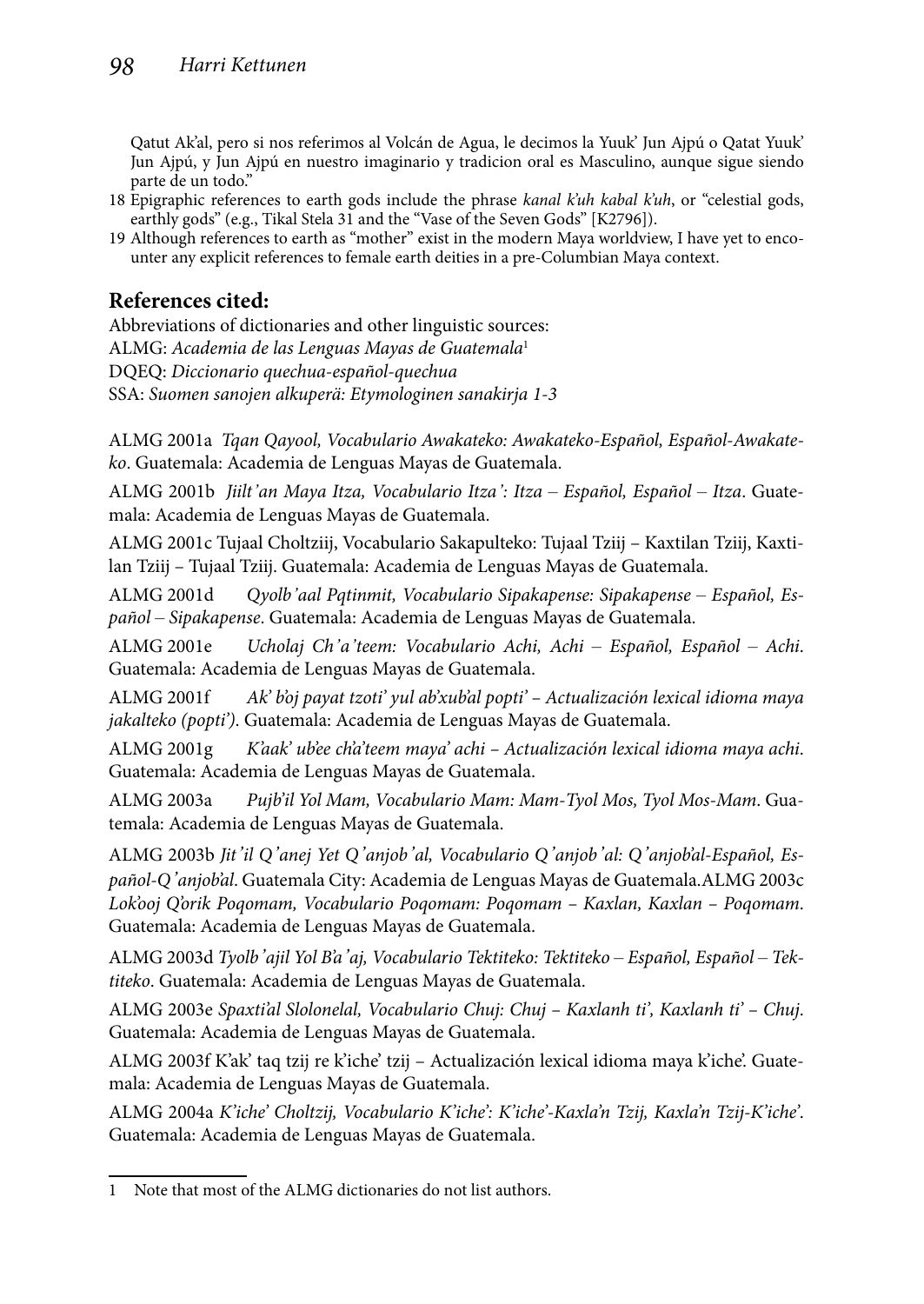ALMG 2004b *Xtusulal Aatin Sa' Q'eqchi', Vocabulario Q'eqchi'*. Guatemala: Academia de Lenguas Mayas de Guatemala.

ALMG 2010 *Pujb'il yol mam, Diccionario bilingü e mam-españ ol*. Guatemala: Academia de Lenguas Mayas de Guatemala.

ALMG 2011 *Kaqchikel Choltzij, Kolon Chuqa' K'ak'a Taq Tzij*. Guatemala: Comunidad Lingüística Kaqchikel, Academia de Lenguas Mayas de Guatemala.

DQEQ (2005). *Diccionario quechua-españ ol-quechua – qheswa-español-qheswa simi taqe*. Academia Mayor de la Lengua Quechua de Qosqo – Qheswa Simi Hamut'ana Kurak Suntur. 2nd Edition. Cusco: Academia Mayor de la Lengua Quechua.

SSA2 *Suomen sanojen alkuperä: Etymologinen sanakirja. 2, L–P* (1995). Ulla-Maija Kulonen, Chief Editor. Suomalaisen Kirjallisuuden Seura, Kotimaisten kielten tutkimuskeskus, Helsinki.

SSA3 *Suomen sanojen alkuperä: Etymologinen sanakirja. 3, R–Ö* (2000). Ulla-Maija Kulonen, Chief Editor. Suomalaisen Kirjallisuuden Seura, Kotimaisten kielten tutkimuskeskus, Helsinki.

\* \* \*

Álgu database

- 2021 Sámegielaid etymologaš diehtovuođđu / The Etymological Database of the Saami Languages. Helsinki: Research Institute for the Languages of Finland. http://kaino. kotus.fi/algu
- Andrés, Domingo, Karen Dakin, José Juan, Leandro López, and Fernando Peñalosa
- 1996 *Diccionario Akateko-Español*. Rancho Palos Verdes: Ediciones Yax Te'.

Aulie, H. Wilbur, and de Aulie, Evelyn W.

1978 *Diccionario Ch'ol*. México, D. F.: Instituto Lingüístico de Verano.

Becerra, Marcos E.

1937 *Vocabulario de la lengua chol*. Secretaría de Educación Pública, Museo Nacional de México. Anales del Museo Nacional de México, Tomo II, Época 5a. México: Talleres Gráficos de la Nación.

Braudel, Fernand

- 1979 *Civilisation materielle, economie et capitalisme, 15.-18. siecle. Vol. 3: Le temps du monde*. Paris: Colin.
- Bricker, Victoria, Eleuterio Po'ot Yah, and Ofelia Dzul de Po'ot
- 1998 *A Dictionary of the Maya Language as Spoken in Hocabá, Yucatán*. Salt Lake City: University of Utah Press.

Chausidis, Nikos

2012 Mythical Representations of 'Mother Earth' in Pictorial Media. In *Archaeology of Mother Earth Sites and Sanctuaries Through the Ages: Rethinking Symbols and Images, Art and Artefacts From History and Prehistory*, pp. 5-20, edited by George Terence Meaden. BAR International Series, 2389. Oxford: BAR Publishing.

Christenson, Allen J.

- 2003 Popol Vuh: The Sacred Book of the Maya: The Great Classic of Central American *Spirituality, Translated from the Original Maya Text.* Alresford: O Books.
- 2004 *Popol Vuh, Volume II: Literal Poetic Version, Translation and Transcription.* Alresford: O Books.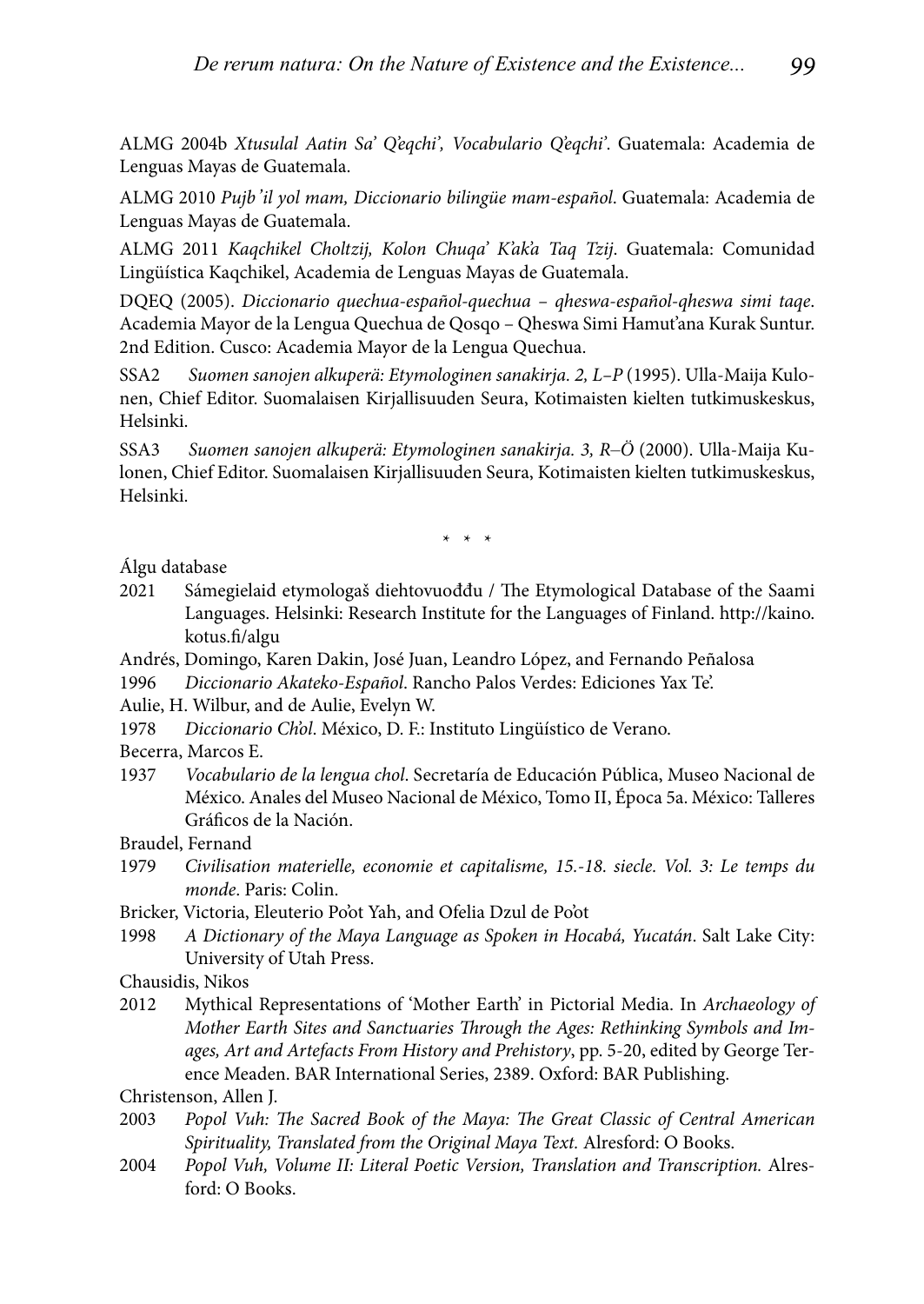- Cruz Ajcac, Marina, Freddy Gerardo Cotuc, Gaspar Ixcayá, Andrés Hernandez, José Reginaldo Pérez Vail, Ajb'ee Jimenez, Anna Luisa Daigneault, Rodrigo Ranero Echeverría, Gregory D. S. Anderson, and K. David Harrison
- 2014 *Diccionario hablado tz'utujil*. K'ulb'il Yol Twitz Paxil / Academia de lenguas mayas de Guatemala, Living Tongues Institute for Endangered Languages, and Comunidad Lingüística Tz'utujil. Version 5.2014. http://www.talkingdictionary.org/tzutujil

Daly, Kathleen N.

2009 *Norse Mythology A to Z*. Third Edition, revised by Marian Rengel. New York: Chelsea House Publishers.

Damian, Carol

1995 *The Virgin of the Andes: Art and Ritual in Colonial Cuzco*. Miami Beach: Grassfield Press.

Dean, Carolyn

2010 *A Culture of Stone: Inka Perspectives on Rock*. Durham: Duke University Press.

Delgaty, Colin C.

1964 *Vocabulario Tzotzil de San Andres, Chiapas*. Serie de vocabularios indigenas "Mariano Silva y Aceves", No. 10. Mexico: Instituto Lingüístico de Verano & Dirección General de Asuntos Indígenas de la Secretaría de Educación Pública.

Derks, Sanne, and Meike Heessels

2011 Battered Women Venerating a Vicious Virgin: Reconsidering Marianismo at a Bolivian Pilgrimage Shrine. *Culture and Religion* 12(3): 303-316. https://doi.org/10.10 80/14755610.2011.605156

Derksen, Rick

2008 *Etymological Dictionary of the Slavic Inherited Lexicon*. Leiden Indo-European Etymological Dictionary Series, Vol. 4. Leiden & Boston: Brill.

Derksen, Rick

2015 *Etymological Dictionary of the Baltic Inherited Lexicon*. Leiden Indo-European Etymological Dictionary Series, Vol. 13. Leiden & Boston: Brill.

Dobbels, Marcel

2003 *Tusq'o'orik: Poqomchi' – Kaxlan q'orik, Poqomchi' – Castellano* (Diccionario Poqomchi'-Castellano). Guatemala: Programa de Apoyo al Sector Educativo en Guatemala.

Duncan, Barbara, ed.

1986 Gloria in Excelsis: The Virgin and Angels in Viceregal Painting of Peru and Bolivia. New York: Center for Inter-American Relations.

*EKI ühendsõnastik*

2020 Eesti Keele Instituut, Sõnaveeb 2020. https://sonaveeb.ee

Ferry, Stephen

1999 *I Am Rich Potosi: The Mountain That Eats Men*. New York: Monacelli Press.

Fratantuono, Lee

2017 *A Reading of Lucretius' De Rerum Natura*. Lanham: Lexington Books.

Gimbutas, Marija

1991 *The Civilization of the Goddess: The World of Old Europe*. San Francisco: HarperCollins Publishers.

Goody, Jack

2004 Capitalism and Modernity: The Great Debate. Cambridge: Polity Press.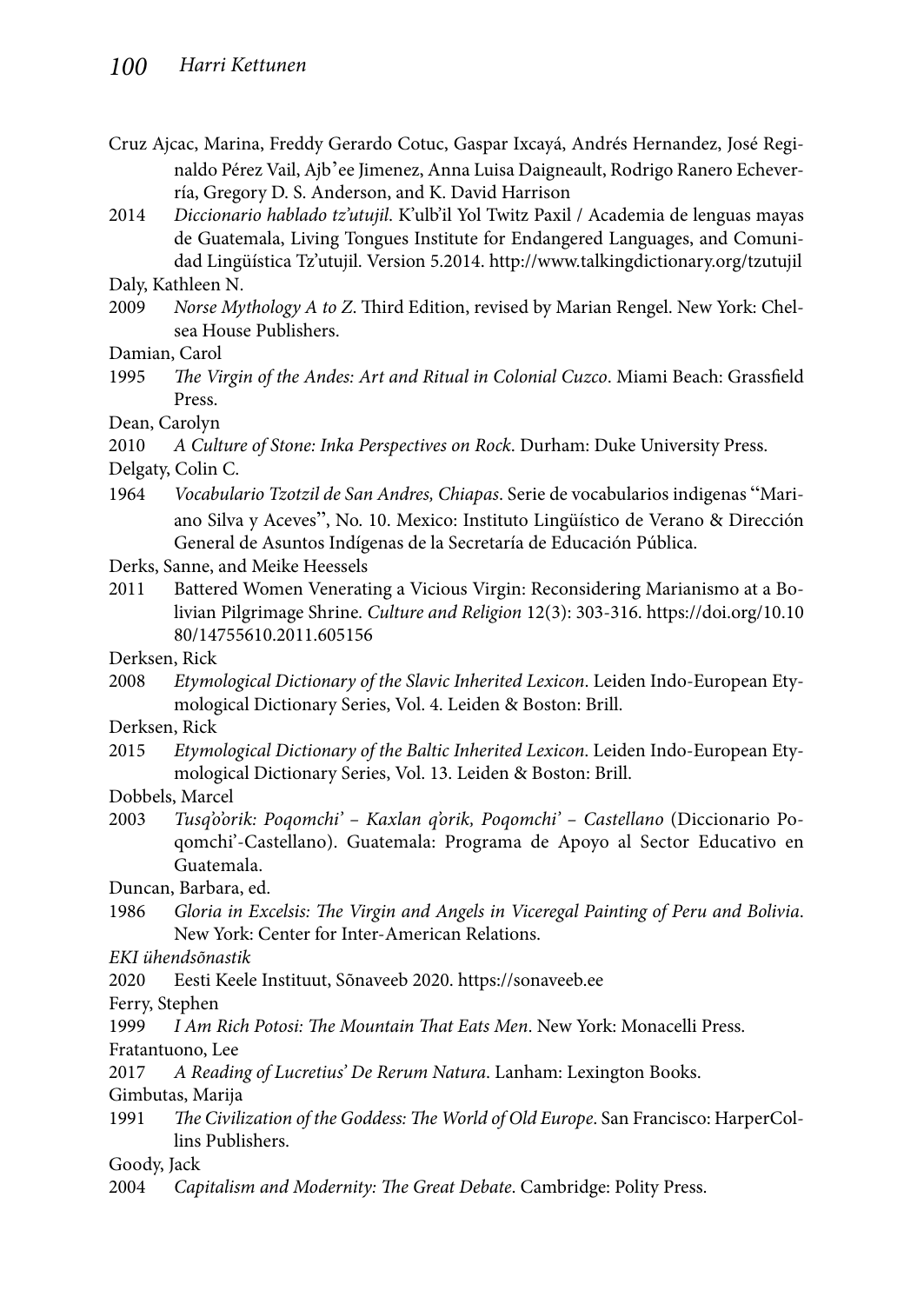Harris, Olivia

- 2000 *To Make the Earth Bear Fruit: Essays on Fertility, Work and Gender in Highland Bolivia*. London: Institute of Latin American Studies.
- Hofling, Charles Andrew, and Félix Fernando Tesucún
- 1997 *Itzaj Maya-Spanish-English Dictionary / Diccionario maya itzaj-español-inglés*. Salt Lake City: University of Utah Press.
- Hofling, Charles Andrew
- 2011 *Mopan Maya Spanish English Dictionary*. Salt Lake City: University of Utah Press.
- 2014 *Lacandon Maya Spanish English Dictionary*. Salt Lake City: University of Utah Press.
- Hopkins, Nicholas
- 2012 *A Dictionary of the Chuj (Mayan) Language as Spoken in San Mateo Ixtatán, Huehuetenango, Guatemala, ca. 1964-65: Chuj – English with Some Spanish Glosses*. Tallahassee: Jaguar Tours.
- Hopkins, Nicholas A., J. Kathryn Josserand, and Ausencio Cruz Guzmán
- 2011 A Historical Dictionary of Chol (Mayan): The Lexical Sources from 1789 to 1935. Tallahassee: Jaguar Tours. URL: <http://www.famsi.org/mayawriting/dictionary/ hopkins/dictionaryChol.html>
- Hull, Kerry
- 2003 Verbal Art and Performance in Ch'orti' and Maya Hieroglyphic Writing. Ph.D. Dissertation, University of Texas at Austin.
- 2016 *A Dictionary of Ch'orti': Mayan Spanish English*. Salt Lake City: University of Utah Press.
- Hurley de Delgaty, Alfa, and Agustín Ruíz Sánchez
- 1986 *Diccionario Tzotzil de San Andrés con Variaciones dialectales*. Mé xico, D.F.: Instituto Lingüístico de Verano.
- Izagirre, Ander
- 2019 The Mountain That Eats Men. London: Zed Books.
- Jackson, Frances L., and Julia Supple
- 1952 *Vocabulario Tojolabal: Breve Coordinación Alphabética de una Lengua Mayance del Estado de Chiapas*. México: Instituto Lingüístico de Verano.
- Jostad, Patricia M., Leo H. McAvoy, and Daniel McDonald
- 1996 Native American Land Ethics: Implications for Natural Resource Management. *Society & Natural Resources* 9(6):565-581. https://doi.org/10.1080/08941929609380996
- Karttunen, Frances
- 1983 *An Analytical Dictionary of Nahuatl*. University of Texas Press, Austin.
- Kaufman, Terrence
- 2003 *A Preliminary Mayan Etymological Dictionary*. With the assistance of John Justeson. http://www.famsi.org/reports/01051/pmed.pdf
- 2017 Aspects of the Lexicon of Proto-Mayan and Its Earliest Descendants. In *The Mayan Languages*, edited by Judith Aissen, Nora C. England, and Roberto Zavala, pp. 62- 111. New York: Routledge / Taylor & Francis Group.
- Keller, Kathryn C., and Plácido Luciano G.
- 1997 *Diccionario Chontal de Tabasco*. Serie de vocabularios y diccionarios indígenas "Mariano Silva y Aceves" No. 36. Tucson: Summer Institute of Linguistics.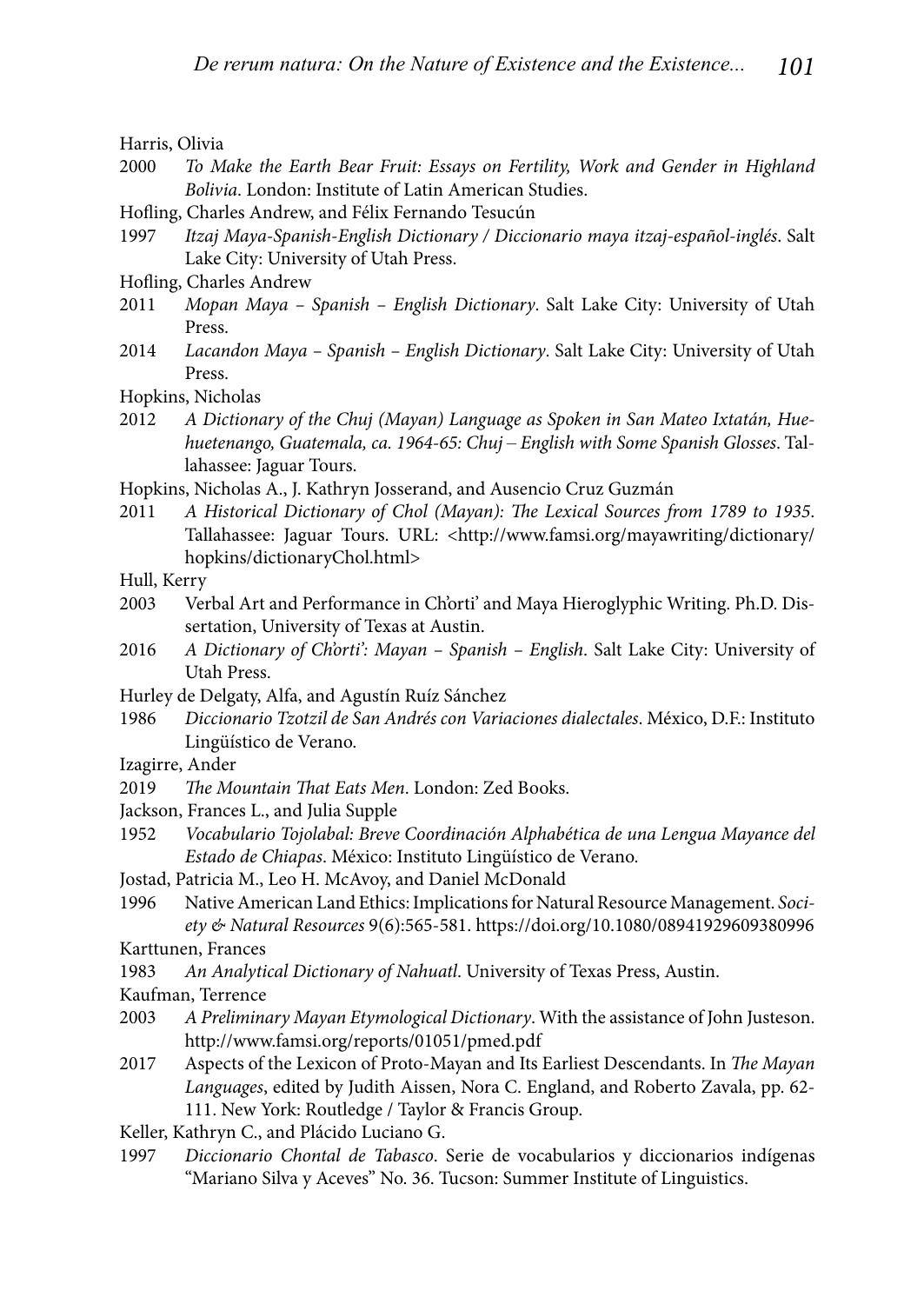Kessel, Juan van

1992 *Pachamama, la Virgina: la que creo el mundo y la que fundo el pueblo*. Cuadernos de Investigación en Cultura y Tecnología Andina, No. 6. Puno: CIDSA.

Kilarski, Marcin

2007 Algonquian and Indo-European Gender in a Historiographic Perspective. *Historiographia Linguistica* 34(2):333-349.

Lane, Kris

2019 *Potosi: The Silver City That Changed the World*. University of California Press.

Larsen, Raymond S.

1955 *Vocabulario huasteco del estado de San Luis Potosí*. México: Instituto Lingüístico de Verano.

Lastra de Suárez. Yolanda

1989 *Otomí De San Andrés Cuexcontitlán, Estado de México*. México, D.F.: Archivo de Lenguas Indígenas de México, Colegio de México.

Lemos Barbosa, Pe. Antônio

1956 *Curso de tupi antigo: gramática, exerciós, textos.* Rio de Janeiro: Livraria São José.

Lewis, Charlton T., and Charles Short

1879 *Harpers' Latin Dictionary: A New Latin Dictionary Founded on the Translation of Freund's Latin-German Lexicon Edited by E. A. Andrews*. New York, Cincinnati, and Chicago: American Book Company / Oxford: Clarendon Press.

Lindow, John

2001 *Norse Mythology: A Guide to the Gods, Heroes, Rituals, and Beliefs*. New York: Oxford University Press.

Mallory, J. P., and D. Q. Adams

- 1997 *Encyclopedia of Indo-European Culture*. London and Chicago: Fitzroy Dearborn.
- 2009 *The Oxford Introduction to Proto-Indo-European and the Proto-Indo-European World*. Oxford: Oxford University Press.
- Mares, Courtney
- 2019 Amazon Synod: Ecological Ritual Performed in Vatican Gardens for Pope's Tree Planting Ceremony. *Catholic News Agency Newsletter*, October 4, 2019. https:// www.catholicnewsagency.com/news/indigenous-ritual-performed-in-vatican-gardens-for-popes-tree-planting-ceremony-60523

McArthur, Carol, and Richard McArthur

1995 *Diccionario pocomam y español*. Guatemala: Instituto Lingüístico de Verano.

Moser, Mary B., and Stephen A. Marlett

1998 *Seri Dictionary: Earth, Sea, Sky, Time and Weather*. Work Papers of the Summer Institute of Linguistics, University of North Dakota, Vol. 42, Article 2. https://commons.und.edu/sil-work-papers/vol42/iss1/2

Nair, Stella

2007 Localizing Sacredness, Difference, and "Yachacuscamcani" in a Colonial Andean Painting. *The Art Bulletin*, 89(2): 211-238. http://www.jstor.org/stable/25067315

Orchard, Andy

- 1997 *Dictionary of Norse Myth and Legend*. London: Cassell.
- Pérez Mendoza, Francisco, and Miguel Hernández Mendoza
- 1996 *Diccionario tz'utujil*. Antigua, Guatemala: Proyecto Lingüístico Francisco Marroquín.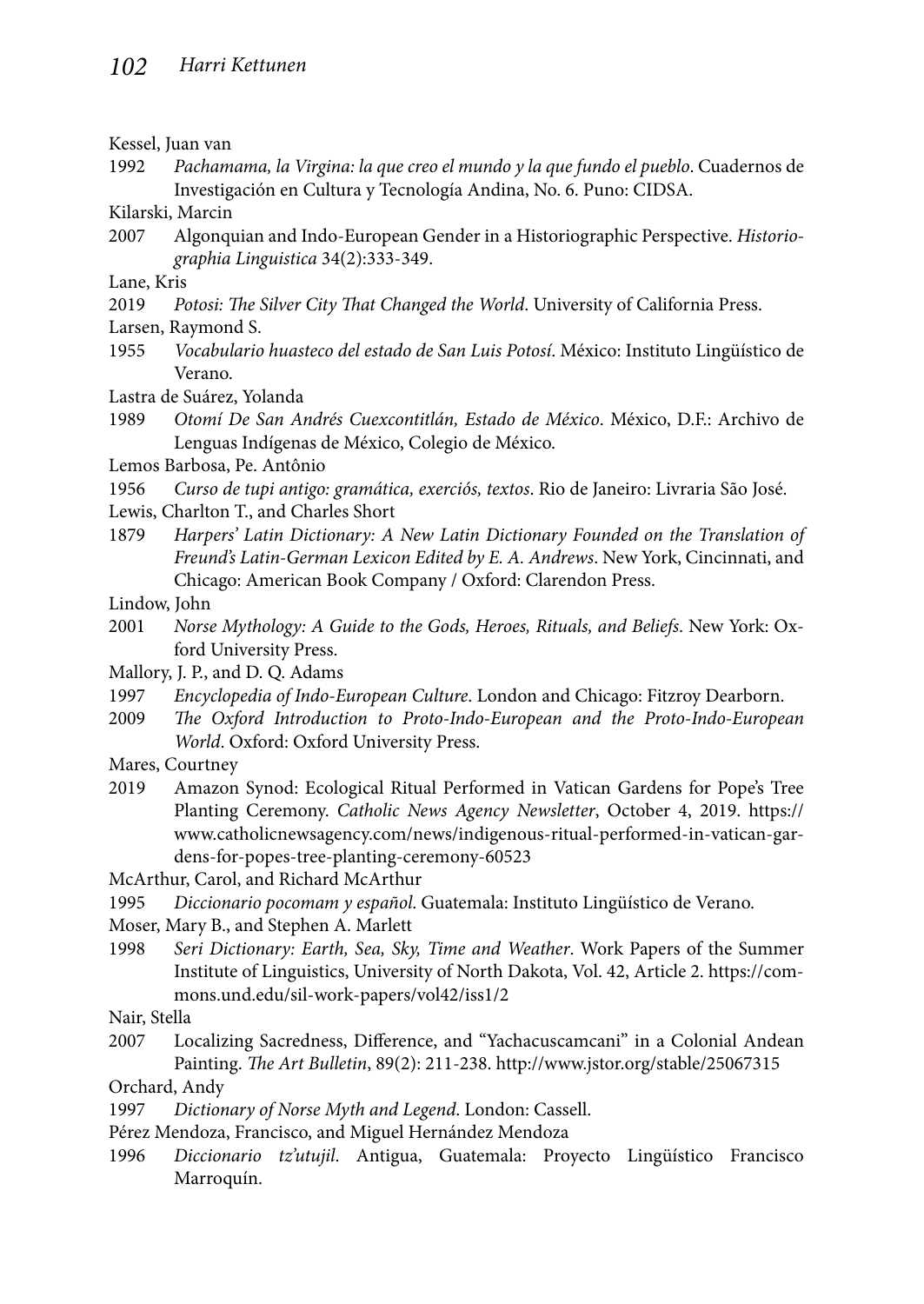Ramírez Pérez, José, Andrés Montejo, and Baltazar Díaz Hurtado

- 1996 *Diccionario del idioma jakalteko*. Antigua, Guatemala: Proyecto Lingüístico Francisco Marroquín.
- Rogers, Christopher
- 2010 Comparative Grammar of Xinkan. PhD dissertation, Department of Linguistics, University of Utah.
- n.d.a Guazacapan Xinka English Spanish Dictionary. Manuscript in the possession of the author.
- n.d.b. Jumaytepeque Xinka English Spanish Dictionary. Manuscript in the possession of the author.

Ruyán Canú, Déborah, Rafael Coyote Tum, and Jo Ann Munson L.

- 1991 *Diccionario cakchiquel central y español*. Guatemala: Instituto Lingüístico de Verano de Centroamérica.
- Salles-Reese, Verónica
- 1997 *From Viracocha to the Virgin of Copacabana: Representation of the Sacred at Lake Titicaca*. Austin: University of Texas Press.
- Seler, Eduard
- 1887 [Ein Vortrag über die] Namen der in der Dresdener Handschrift abgebildeten Maya-Götter. *Zeitschrift für Ethnologie* 19: 224-231.
- Slocum, Marianna C.
- 1953 *Vocabulario tzeltal-español*. México: Instituto Lingüístico de Verano.
- Stark Campbell, Sara, Andrea Johnson Peterson, and Filiberto Lorenzo Cruz
- 1986 *Diccionario mixteco de San Juan Colorado*. Serie de vocabularios y diccionarios indígenas "Mariano Silva y Aceves" 29. México, D.F.: Instituto Lingüístico de Verano.
- Stewart, Cloyd, and Ruth D. Stewart
- 2000 *Diccionario amuzgo de San Pedro Amuzgos, Oaxaca*. Serie de vocabularios y diccionarios indígenas "Mariano Silva y Aceves" 44. Coyoacán, D.F.: Instituto lingüístico de Verano.
- Stoll, Otto
- 1896 *Die Maya-Sparachen der Pokom-Gruppe. Zweiter Teil: Die Sprache de K'e'kchi-Indianer*. Leipzig: K.F. Köhler's Antiquarium.

Streng, Adolf V.

1933 *Latinalais-suomalainen sanakirja*. Suomalaisen Kirjallisuuden Seuran toimituksia 196. Helsinki: Suomalaisen Kirjallisuuden Seura.

Taube Karl

1992 *The Major Gods of Ancient Yucatan*. Studies in Pre-Columbian Art and Archaeology, 32. Washington: Dumbarton Oaks Research Library And Collection.

Thomaß, Harald

In Press Con palabras se camina por el paisaje celestial: Cambio y continuidad en la lengua y práctica ritual de los mayas de Yucatán. *Proceedings of the 22nd European Maya Conference, Malmö, December 11–15, 2017*, edited by Bodil Liljefors-Persson, Harri Kettunen, and Christophe Helmke. Acta Mesoamericana, Vol. 31. München: Verlag Anton Saurwein.

#### Tola, Miriam

2018 Between Pachamama and Mother Earth: Gender, Political Ontology and the Rights